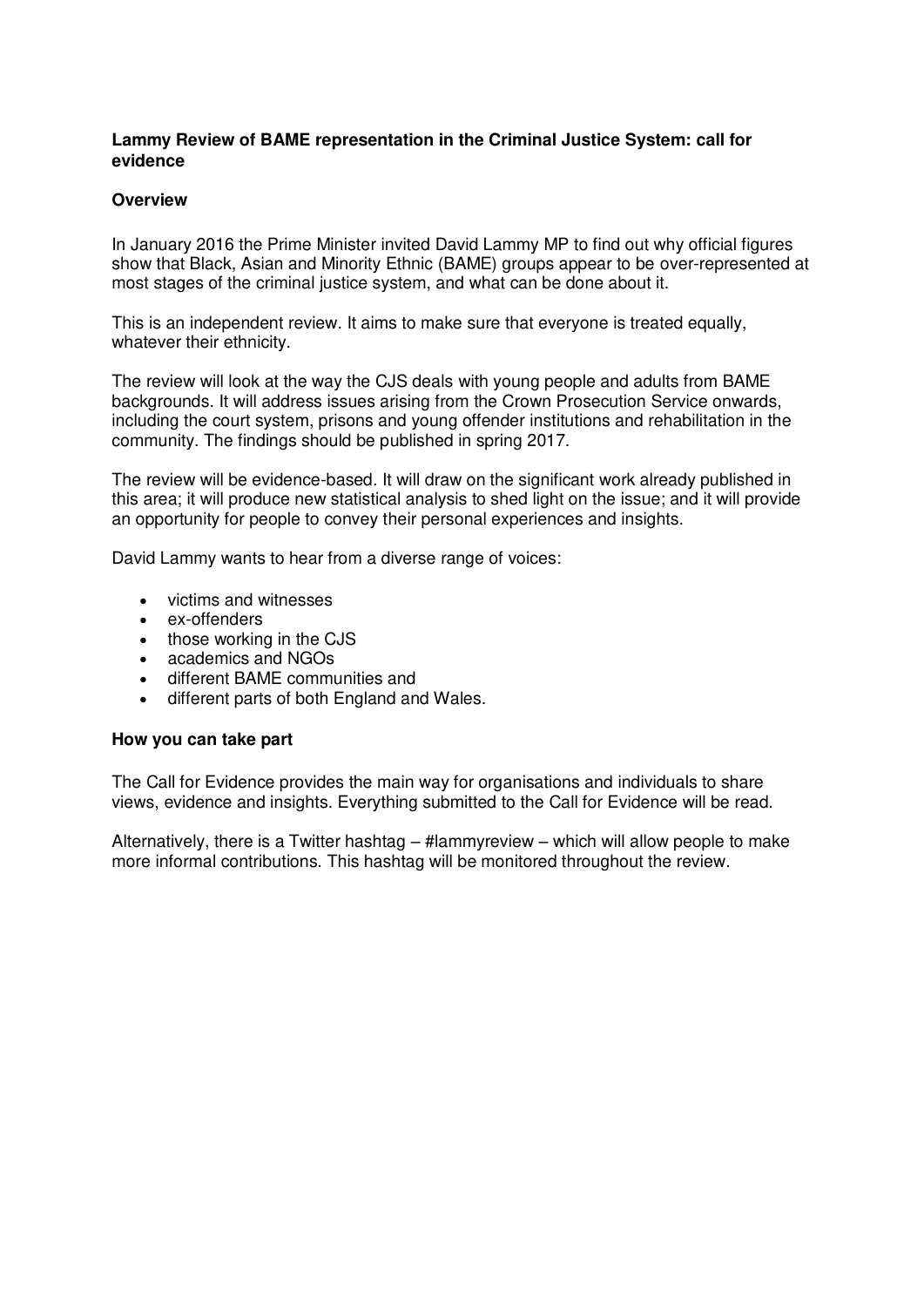# **About You**

### **What is your name?**

Dave Spurgeon, Research & Development Manager, Nacro

#### **What is your email address?**

This is optional, but if you enter your email address then you will be able to return to edit your consultation at any time until you submit it. You will also receive an acknowledgement email when you complete the consultation.

Dave.spurgeon@nacro.org.uk

#### **Are you answering this survey regarding England or Wales?**

England

**Please choose one option from the list below which best describes you or your organisation:** 

**D** Voluntary Community Sector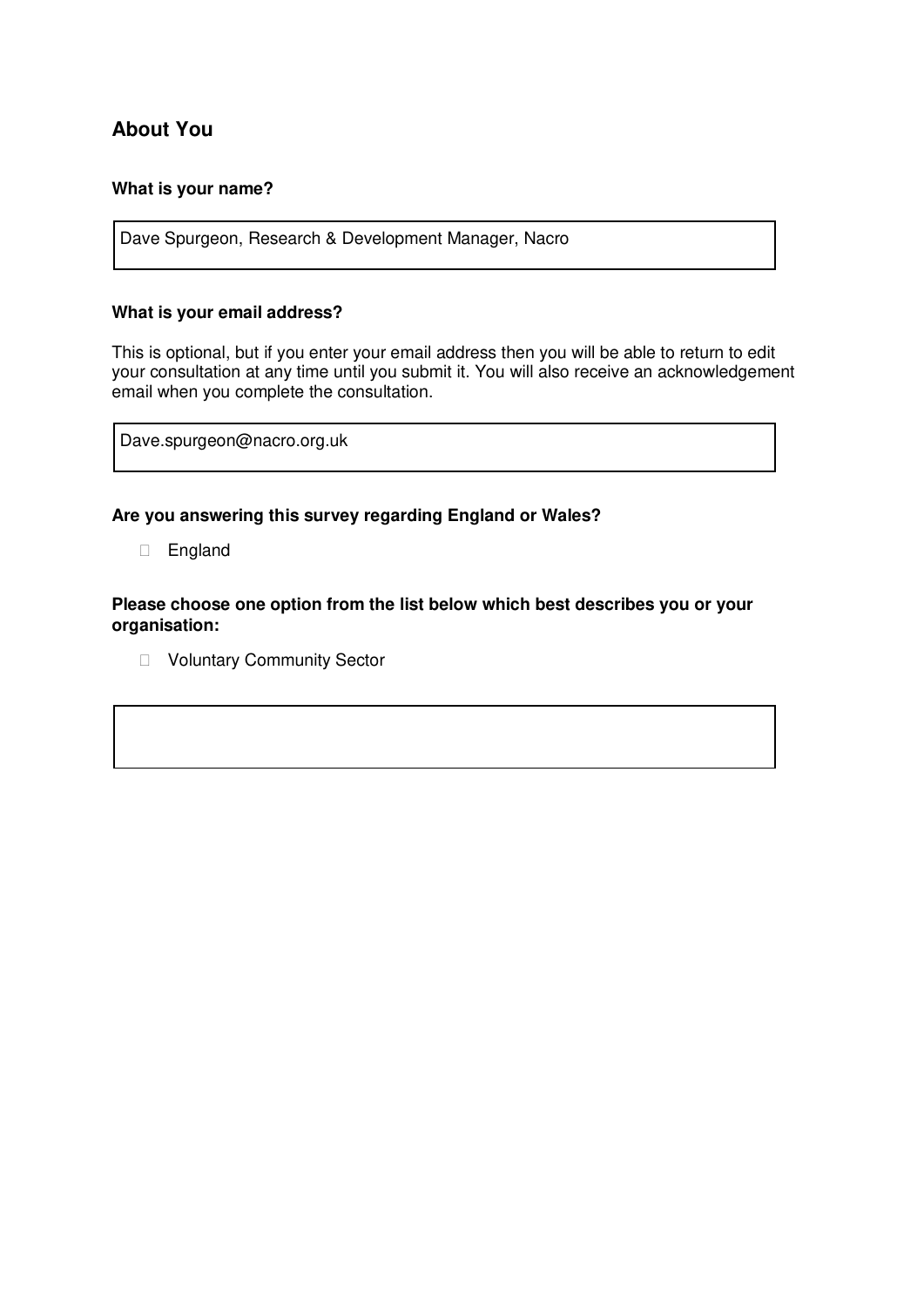## **Legal advice and pleas**

Individuals from BAME backgrounds are more likely than average to draw on legal help $^{[i]}$ . In your view, what bearing does this have on outcomes for BAME groups in the CJS?<sup>[ii]</sup> (Whenever possible please provide the evidence that informs your opinion, including links to publicly available content).

Even with the adjustments for legal help for immigration controlled legal representation work, individuals from BAME backgrounds are still more likely to seek legal help. It is clearly right and proper that someone questioned about any offence or subject to legal process should seek help to deal with it. In complex immigration cases then this is essential. However, it is likely that this is also the result of lacking confidence and trust in the criminal justice system and with criminal justice agencies that they will receive an equitable service compared with other ethnic groups and that they need someone to advocate on their behalf. If this is the case then cuts to legal aid following the LASPO Act in April 2013 threaten the availability of help and further undermine confidence and trust.

There has been a steady but gradual downward trend in numbers of provider completing work, with an 11% fall between April to June 2012 and January to March 2015. This has been fairly similar across all criminal legal aid schemes. In its submission on proposal for reductions in legal aid the University of Kent noted a concern that many smaller firms doing criminal work were at risk and that many of these were solicitors from BAME backgrounds – many of whom worked with BAME clients – were most at risk.

Overall, BAME defendants are more likely than White defendants to plead 'not guilty' to criminal charges.<sup>[iii]</sup> In your view, why is this? (Whenever possible please provide any evidence that informs your opinion, including links to publicly available content).

Many BAME defendants are more likely to plead 'not guilty' because they wish to have their case heard at the Crown Court where they believe that they will receive a fairer hearing from a jury than they would from a magistrate. There remains the perception that magistrates are more likely to believe a police officer or other witness than they would the defendant whereas a jury is more objective in considering the evidence. Equally, many BAME defendants do not believe that they will fare any better when it comes to sentencing whether that be as a result of pleading guilty or being convicted.

Clearly it is the right of any defendant to enter the plea they feel most comfortable with. However, the result of such actions mean that, if found guilty, the tariff from the crown court is higher than it would be at magistrates' court and any discount for an early plea will not be considered.

What action, if any, do you believe should be taken in response to the higher rates of BAME defendants pleading 'not guilty'?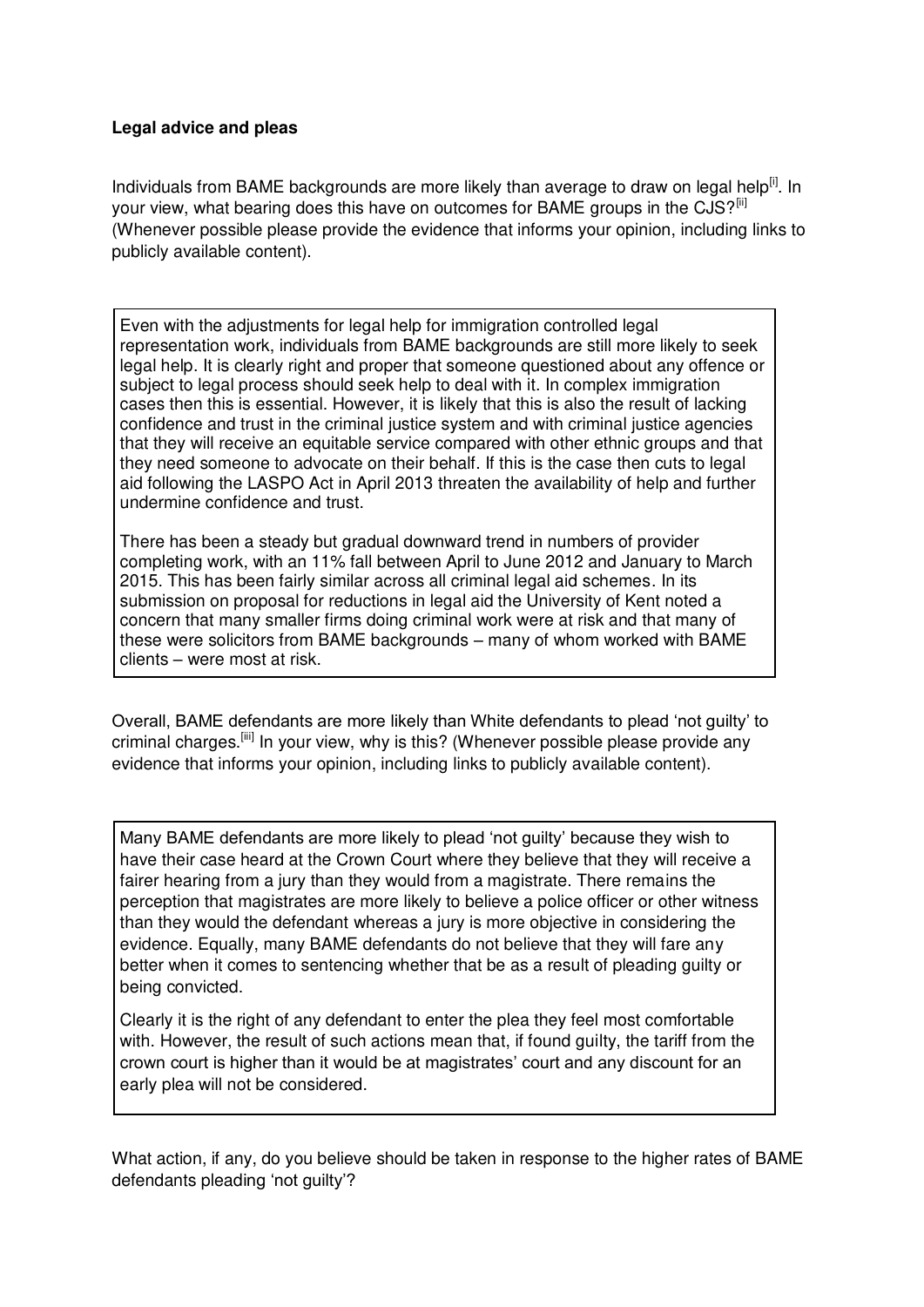If the premise of this question is that many BAME defendants plead 'not guilty' and, by doing so, miss out on sentence discounts and potential disposals that would be available from a 'guilty' plea and, if this is because they lack confidence in the criminal justice process, then this is a real concern. For the BAME community to have more confidence requires the justice system to better reflect the communities it serves be that in: better engagement; greater diversity; or a more equitable outcome in sentencing. While many positive steps have been taken, concerns that people from BAME communities are over-represented at all stages of the justice process – be it stop and search or in prison – does maintain the very real perception that many communities are treated unfairly.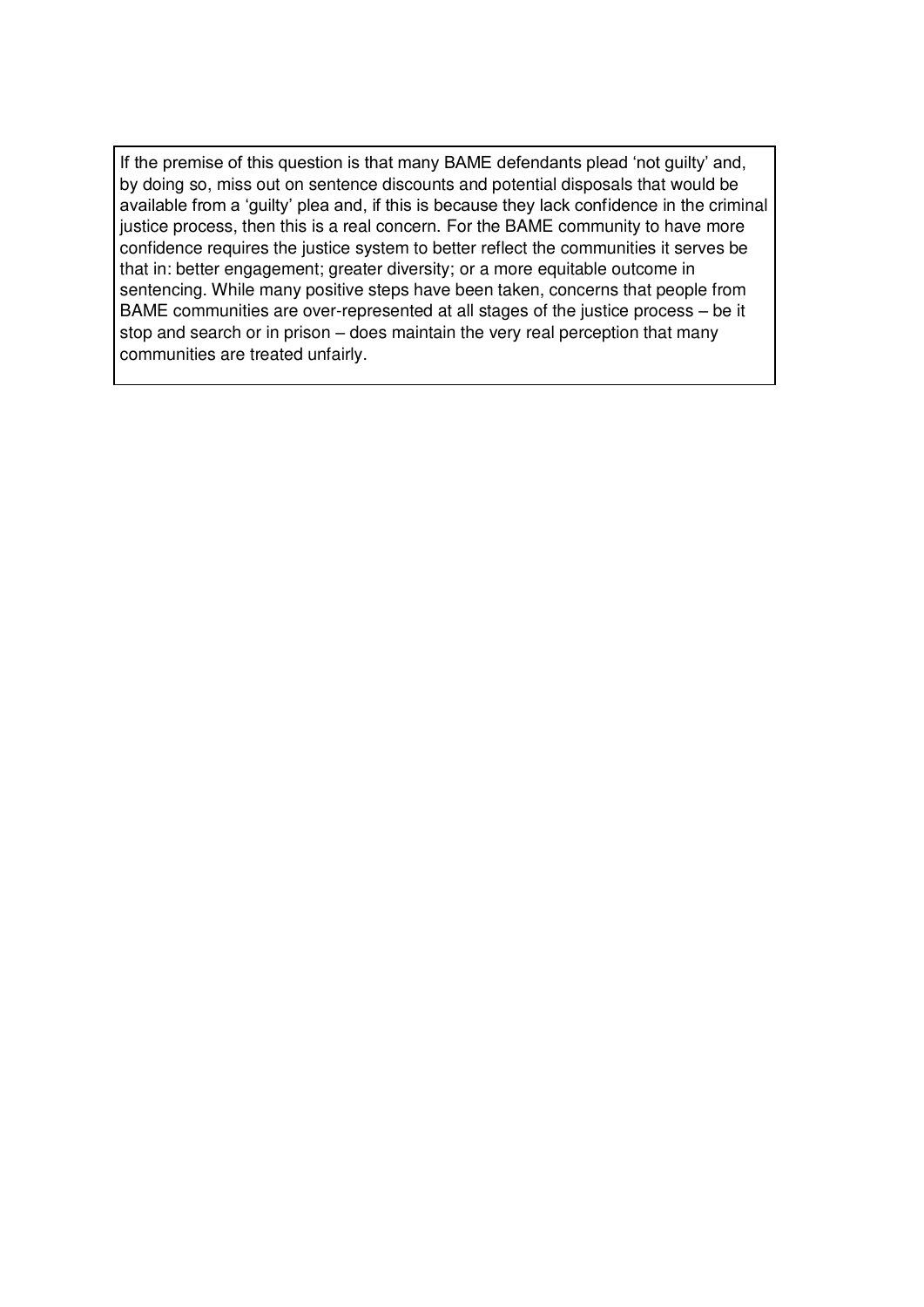## **Remand**

Black defendants are more likely than White defendants to be remanded into custody at Crown Court. [iv] In your view, why is this? (Whenever possible please provide any evidence that informs your opinion, including links to publicly available content).

We are concerned that the *call for evidence* is taking a piecemeal approach to the justice system with the implication being that bias, inequality and/or disproportionality can be tackled at each stage in a different way. Rather, we see these issues resulting from a cumulative aggregation along the pathway. Thus, people from Black and/or BAME communities may be more likely to be subject to stop and search which brings them into contact with the CJS which is likely to lead to more arrests. At police custody they are more likely to be 'held overnight' to appear in court rather than bailed. People 'held overnight' are more likely to be remanded in custody at the magistrates' and remanded into custody and if remanded in custody by the magistrate are more likely to remanded by the crown. Individual bias at each stage becomes compounded the more an individual progresses through the CJS.

Other aggregating factors may be that black defendants may not be able to provide sufficient surety for the court – in terms of residence, employment, links to the area or the sureties they can provide are not recognised by the court.

Additionally, as the Bradley Review noted, many people from BAME communities with mental health problems only access services via aversive pathways including inappropriately via the CJS. There is some anecdotal evidence that magistrates and the judiciary may see people with mental health problems as presenting a greater risk of further offending or not complying with their bail conditions and, therefore, remand in custody. This is something that the national Liaison and Diversion (L & D) programme looks to address by provide reassurance to the court that appropriate measures are in place in the community.

Research by Nacro in 2009 (unpublished) prior to the Bradley Review found that few L & D schemes understood the needs of BAME defendants at that time. That led to the publication of a good practice guide, *Liaison and diversion for BME service users: A good practice guide for court diversion and criminal justice mental health liaison schemes,* learning from which was incorporated in the national L & D model to help address those concerns and engage effectively with BAME individuals in contact with the CJS.

Equally, research by the Centre for Mental Health (Briefing 39: Mental health care and the criminal justice system 2011) found that despite people from BAME communities being over-represented in prisons they were significantly underrepresented on mental health caseloads. The inference being both that mental health teams were poor at engaging with BAME prisoners and that they [BAME prisoners] were reluctant to engage with such services.

What action, if any, do you believe should be taken in response to the greater likelihood of Black defendants remanded into custody at Crown Court?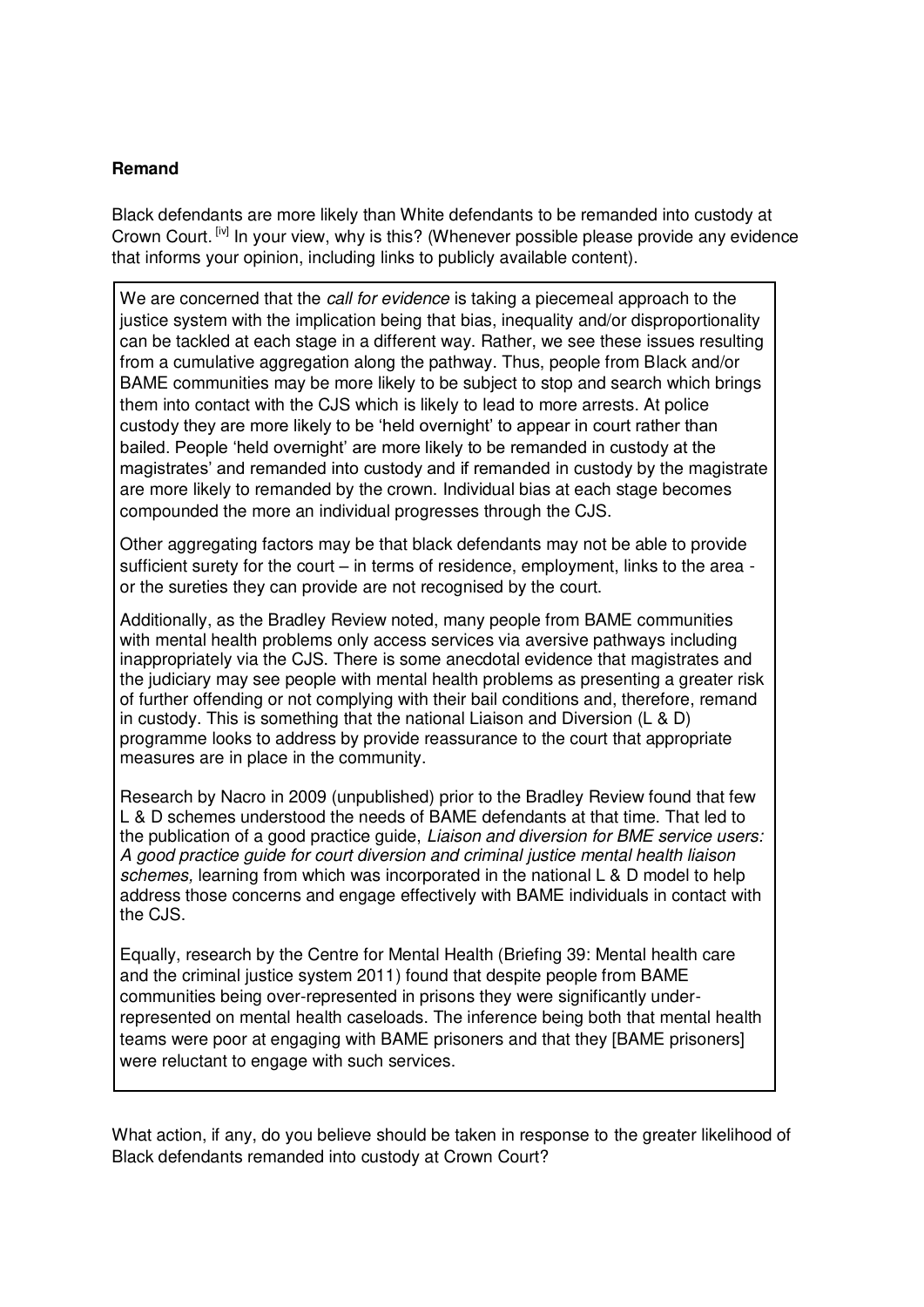There needs to proactive and assertive engagement with Black defendants to develop packages of support in the community as an alternative to custodial remand especially in light of the next question. Such a package of support would need to satisfy the court that risk of re-offending and/or not complying with bail conditions is identified and mitigated. It is likely that this will be better delivered by a VCSE organisation than by statutory services.

For those Black defendants who have a mental health problem, learning disability or other vulnerability a referral should be made to L & D to enhance that package of treatment, care and support which will include assertive engagement to ensure that the person engages with and complies with any requirements placed on them.

A conference organised by Nacro with the Race Equality Foundation and the Mental Health Providers Forum looking to address disproportionality of people from BAME communities with mental health problems in contact with the CJS concluded that one key solution was the use of peer support. However, peer support on its own is not enough. It must sit alongside other packages of support and help people engage positively and effectively with them.

Having been remanded into custody, BAME defendants are more likely to then be acquitted or not tried later.<sup>[v]</sup> In your view, why is this? (Whenever possible please provide any evidence that informs your opinion, including links to publically available content).

This is a crucial observation and reinforces the need to remand BAME defendants on bail, where appropriate, and not remand into custody. It also reinforces the perception that the justice system is biased against BAME defendants and that they receive a fairer hearing from juries than they do at earlier stages including by the police, CPS, and at the magistrates' court. It is a further explanation why many BAME defendants pleaded 'not guilty' and opt to trial at the crown court.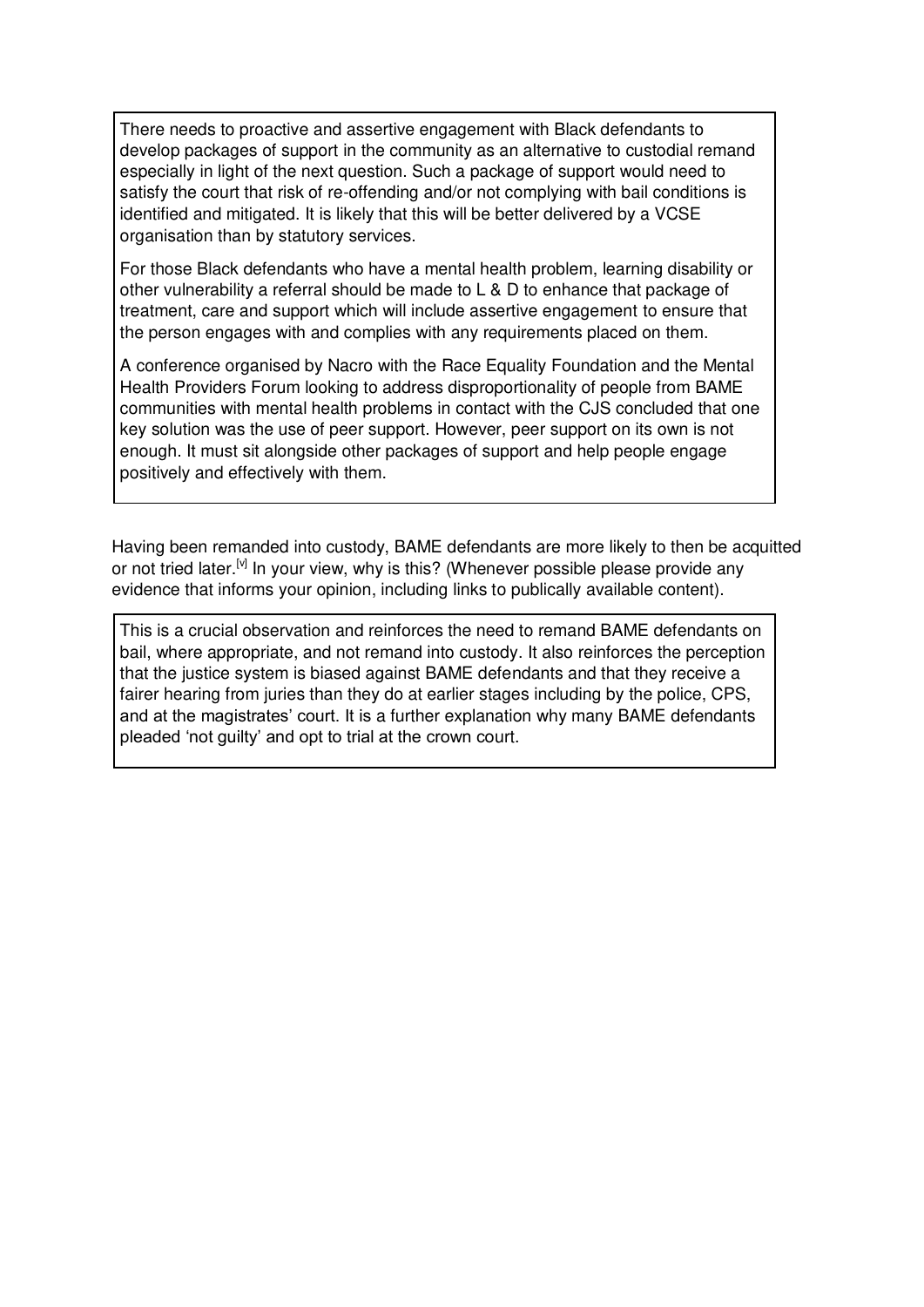## **Prosecution**

Prosecution rates per head of the population are higher for Black adults than for White and Asian adults.<sup>[vi]</sup> In your view, why is this? (Whenever possible please provide any evidence that informs your opinion, including links to publicly available content).

While a number of simplistic explanations have been put forward, these can easily be dismissed. Sharp and Budd (Minority Ethnic Groups and Crime: Findings from the Offending, Crime and Justice Survey 2003) have argued clearly that the notion that Black people are more likely to offend than other groups is false and Reaza and Magill (Race and the Criminal Justice System 2005) have shown that the lifetime offending rate for Black males is in fact significantly lower than white males.

Rather, this is likely to be both complex and multi-faceted. Reasons include:

- Stop and search is disproportionately used against Black people bringing them into initial contact with the people who, in turn, see them as more likely to offend casing a cycle that leads to subsequent arrest, charge and prosecution;
- Bias in the CJS process;
- Inadequate resettlement from previous custodial sentences (see later answer) which does not address and prevent re-offending.

Fitzgerald has found (ref 2007) that the BAME prison population not only has a large number of foreign national women serving sentences for drug related offences but over half of all Black British women have also been imprisoned for drug offences. These are offences that it might be argued always lead to prosecution.

JENGbA (Joint Enterprise – Not Guilty by Association) has argued that 'joint enterprise' has been used disproportionately against BAME communities arguing that of 500 prisoners they have worked with about 80% are BAME individuals (Criminal justice statistics: Institute of Race Relations).

What action, if any, do you believe should be taken in response to these higher prosecution rates?

Action is needed to unpick the complex reasons why there are higher prosecutions rates and look to address these. As we pointed out earlier, decisions and actions at one part of the justice process have a direct and indirect impact on other and subsequent parts. Therefore, actions that solely target to reduce disproportionality in prosecutions rates will fail to achieve success unless action is also taken across the system. Whatever the explanation for such disproportionality - be it criminological explanations that include bias and discrimination or socio-demographic factors or, as Ben Bowling, professor of criminology at Kings College, London, has argued is the result of criminalising communities over a number of years – key actions including early intervention with families and looking at school exclusions.

Compared with other ethnic groups, Black people have the lowest rate of cautions as a percentage of arrests.<sup>[vii]</sup> In your view, why is this? (Whenever possible please provide any evidence that informs your opinions, including links to publicly available content).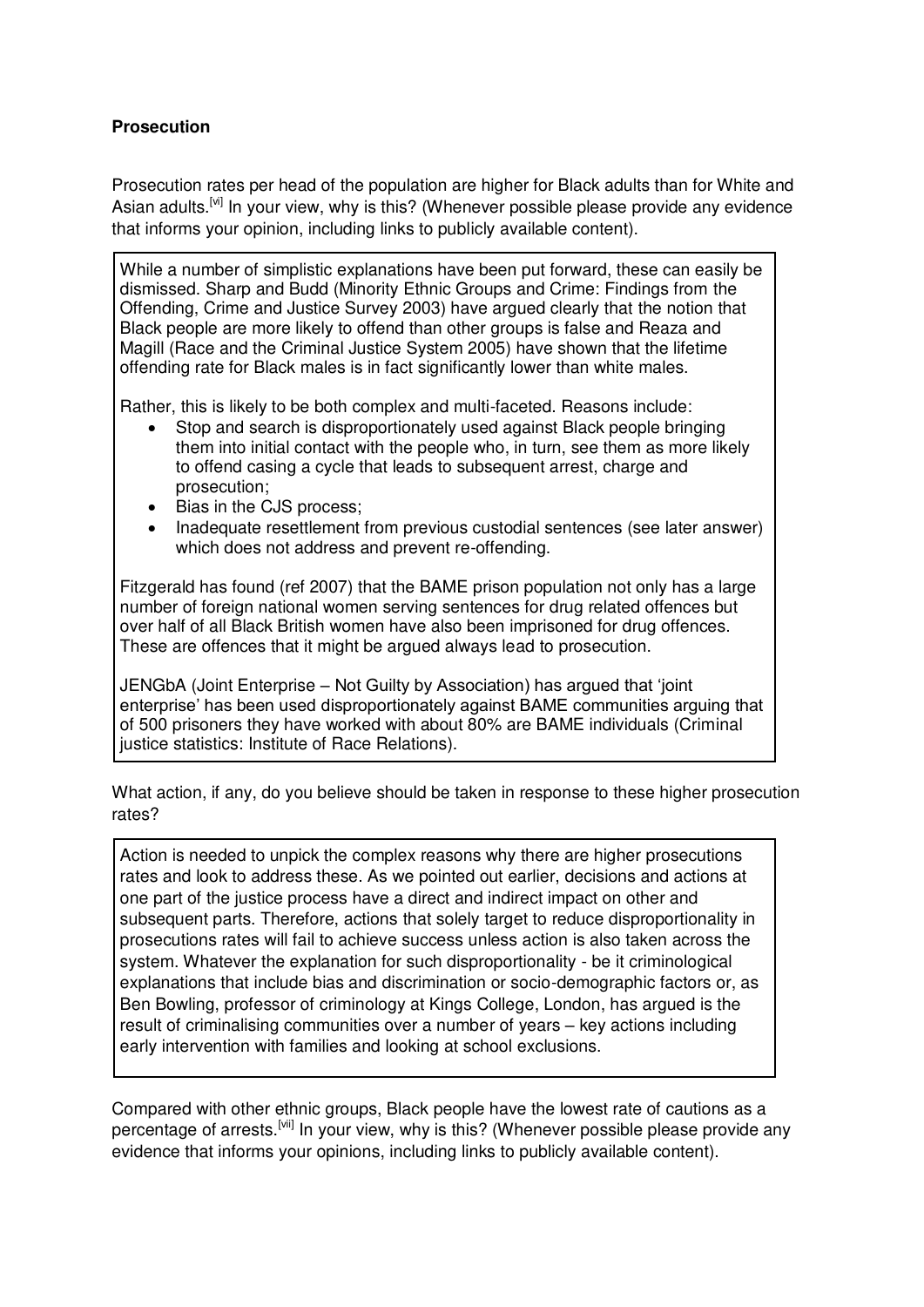There may be 3 key reasons:

- Cautions are not offered by the police this is related to the first answer in this section
- Black people lack trust in the police to feel able to admit the charge and accept the caution
- Conditions placed on any caution may not be acceptable.

Additionally, the earlier section that shows that if black people do not accept guilt at this and subsequent stages of the CJ process they may be acquitted later may also be a factor in people being unwilling to accept any caution.

What action, if any, do you believe should be taken in response to these lower caution rates?

This requires a change both in the way that black people and the police view each other so that out of court disposals are seen as – and are accepted as - a viable outcome rather than pursuing a prosecution. Or, where a non criminal sanction may be possible that the black community are aware of their rights. It may require the police working with BAME led and specialist VCSE organisations and culturally sensitive organisations to act as an intermediary between the police and the black person and as an advocate for the latter to facilitate the offer of and take up of a caution.

# **Jury verdicts**

Juries are more likely to find Black defendants guilty than White and Asian defendants. In your view, why is this?<sup>[viii]</sup> (Whenever possible please provide any evidence that informs your opinion, including links to publicly available content).

The statistics quoted by the MoJ (Are Juries fair? Ministry of Justice 2010) show that black defendants were convicted in 67% of jury trials compared with 63% conviction rates for both white and asian defendants. These figures are not adjusted for offence. We think that the differential rate is so small that this may be a meaningless comparison unless further work uncovers disproportionate differences for offence, social status or areas where courts sit.

What action, if any, do you believe should be taken in response to the increased likelihood of Black defendants being found guilty in comparison to White and Asian?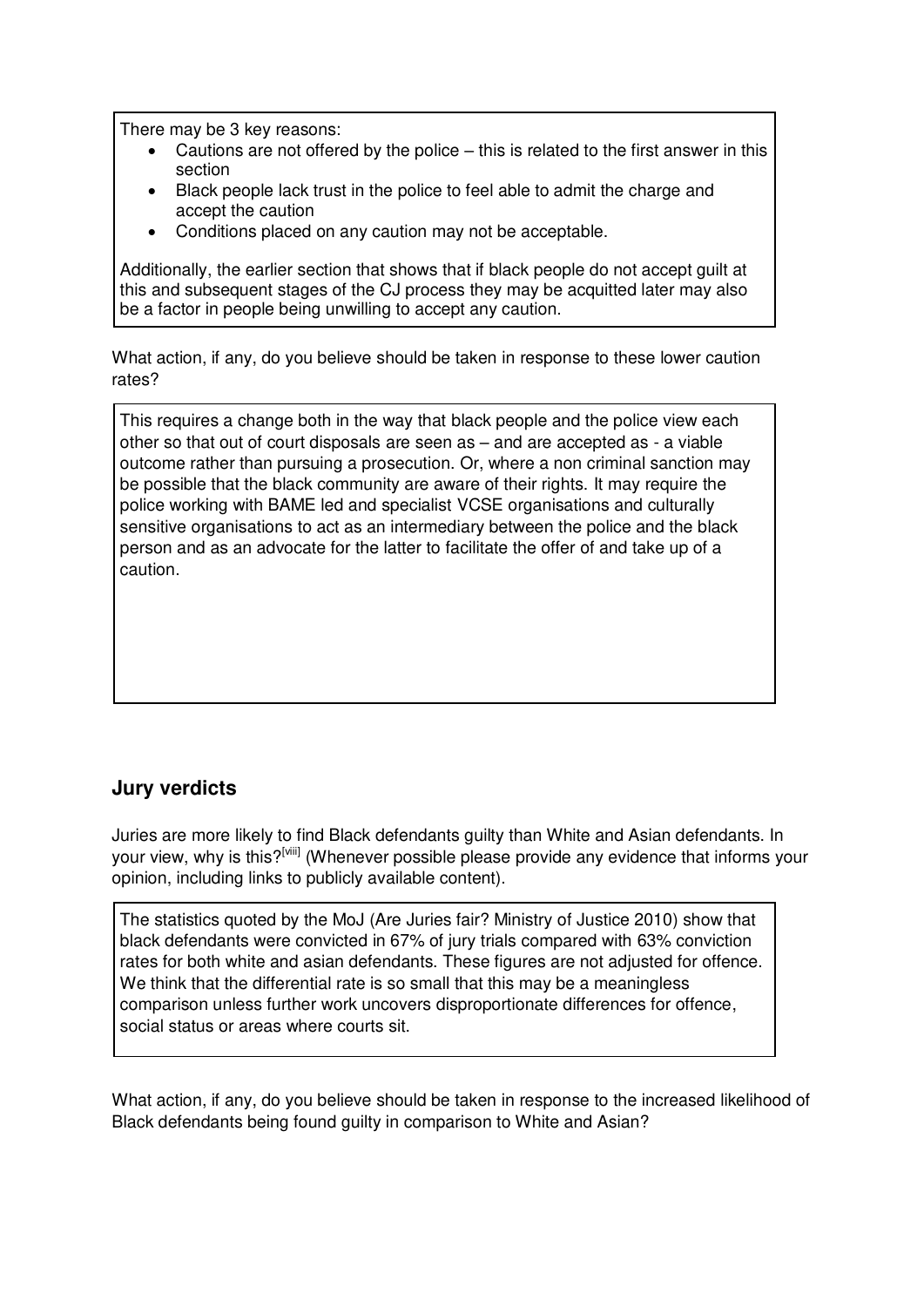Unless further investigation uncovers disproportionate differences for offence or areas where courts sit we think that this may be a meaningless comparison (see above) and, therefore, on its own does not warrant special or separate attention.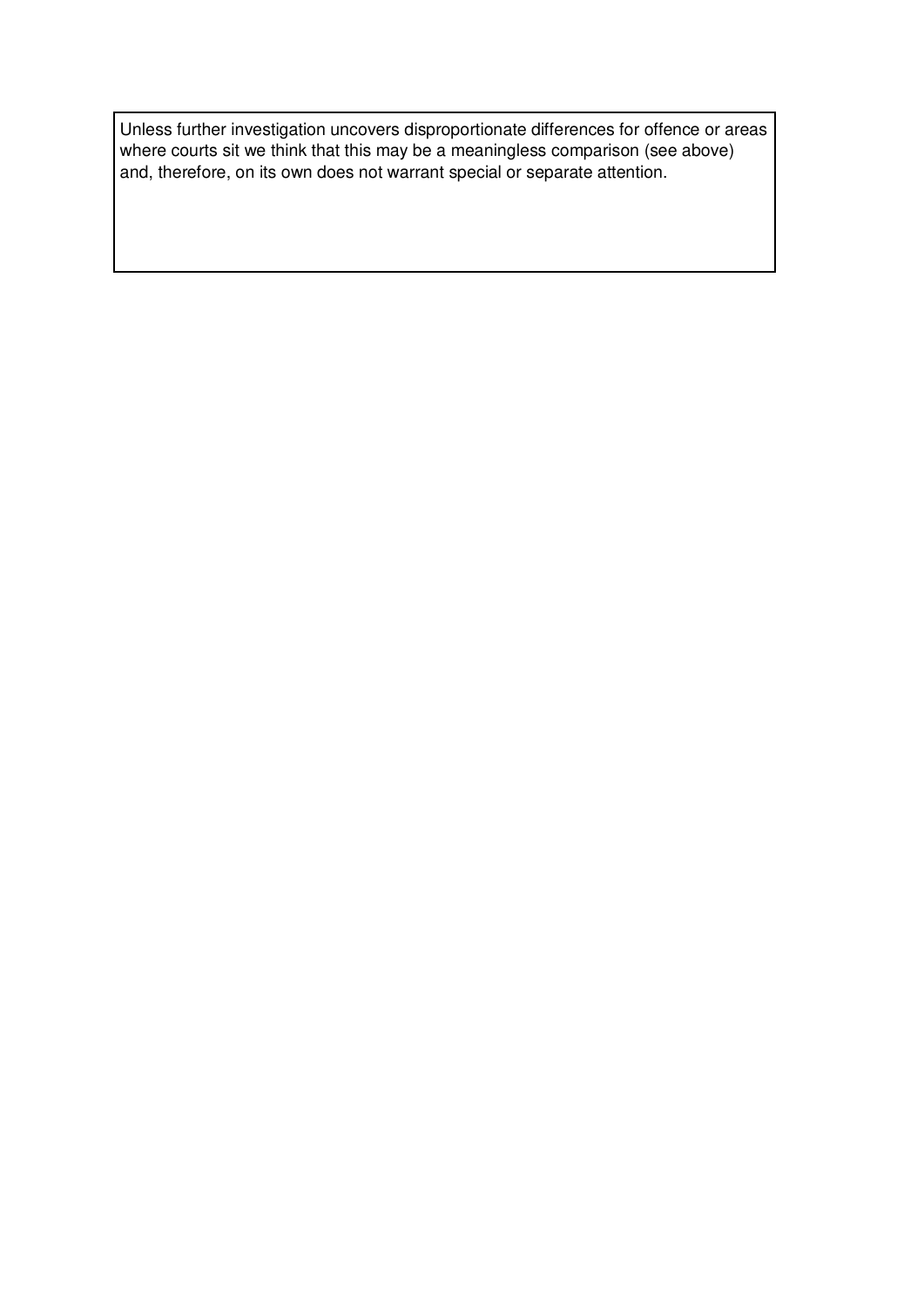## **Sentencing**

When a pre-sentencing report is commissioned, BAME defendants are less likely to have community service recommended than White defendants.<sup>[ix]</sup> In your opinion, why is this? (Whenever possible please provide the evidence that informs your opinion, including links to publicly available content).

We believe that a number of reasons contribute to this including BAME may lack the trust and confidence in the PSR process that they do not engage with it, may be perceived as not willing to be engaged and not perceived as likely to engage subsequently that a community service option is not recommended. Where it is recommended, those same perceptions may mean that it is not used as a sentencing option. Some commentators question whether the same criteria is used with BAME defendants when recommending a community service option and/or whether this is another area where bias and discrimination is prevalent.

Further, in 2000 HM Inspector of Probation found that PSRs written on Black defendants were of poorer quality than those written on white and Asian prisoners. They did not offer an explanation for this.

What action, if any, do you believe should be taken in response to this difference in recommendations for community service?

Action to redress the difference in recommendations for community service flow from the reason why this occurs. If it is lack of trust by BAME defendants then CRCs need to look at commissioning specific community service options run by BAME-specific VCSE organisations and services that are culturally sensitive to deliver this element.

If bias and/or discrimination then recommendations and outcomes need to be monitored an analysed against area, courts and even individual members of the National Probation Service so that this can be challenges and addressed.

When a pre-sentencing report is commissioned, BAME defendants are more likely to receive a recommendation for a suspended sentence than White defendants.  $[x]$  In your opinion, why is this? (Whenever possible please provide the evidence that informs your opinion, including links to publicly available content).

We are not clear on the reasons for this. If it is to ensure that a sanction or 'deterrent' is in place then we would be considered this to be inappropriate if it was imposed on its own without any structure in place to support the individual and prevent further offending. Without such measures then it may be setting the person up to fail and lead to the probability of imprisonment if that happens. If it is for this reason and if it is disproportionally used against BAME defendants then we would see this as discriminatory and be extremely concerned.

What action, if any, do you believe should be taken in response to this difference in recommendations for suspended sentences?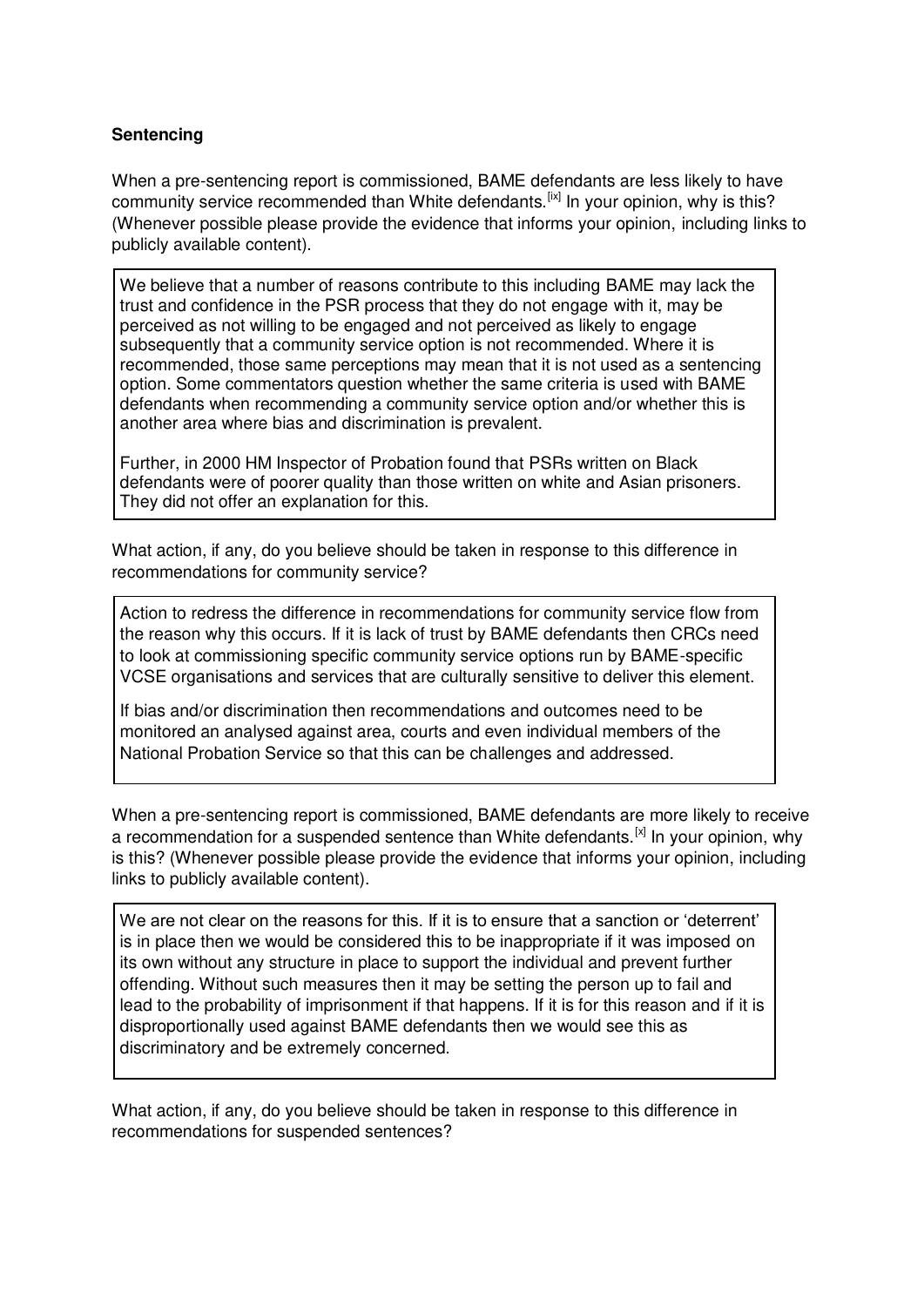We think that the reasons for the difference in suspended sentences needs to be better understood. Only then can actions be put in place to rectify any inequality or bias in the system.

BAME offenders are more likely to face prison sentences than White offenders.<sup>[xi]</sup> In your view, why is this? (Whenever possible please provide any evidence that informs your opinions, including links to publicly available content).

As we have previously argued in this *call for evidence*, one part of the CJS cannot and should not be separated out from any other. We see the disproportionate use of prison for BAME offenders the result of a cumulative aggregate of factors that emanate for earlier and subsequent actions that cannot be accounted for in terms of offence type or previous convictions. So, even in this section, the differences in the use of community options – for whatever reason – is likely to lead to an increase in the use of imprisonment. Similarly, if BAME offenders are more likely to be given a suspended sentence then, if they reoffend, this is likely to be triggered leading to a custodial sentence. Even small differences can make a considerable difference when magnified and aggregated together.

We are also conscious of the work of Roger Hood which demonstrated considerable regional and local variations in sentencing for BAME groups that was concluded as resulting from bias and discrimination. We are concerned that such direct or indirect factors may still occur and think that further work needs to be done to look at whether there are regional and local variations and look to address this.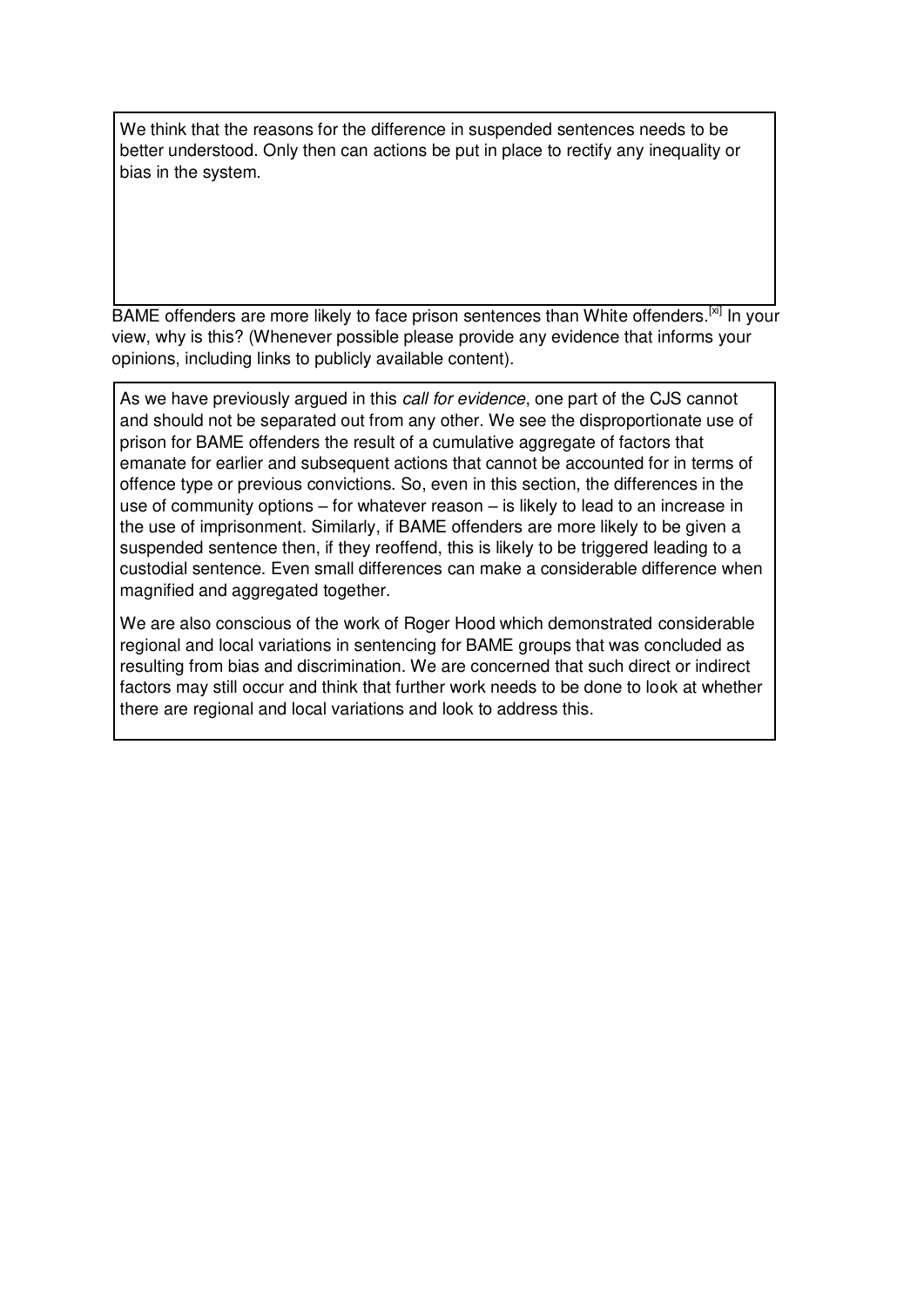# **Prison**

BAME prisoners report a worse experience of prison than White prisoners. For example, BAME prisoners are less likely to report feeling safe in prison and more likely to report victimisation by staff.<sup>[xii]</sup> In your view, why is this? (Whenever possible please provide any evidence that informs your opinion, including links to publicly available content).

 The HMIP annual report of 2008/09 reflected that such experiences for BAME prisoners resulted from poor process and management by staff and a lack of cultural awareness – including awareness of faith. The report highlighted that such issues were worse in dispersal prisons than the general estate. Prisoners also complained of racist abuse from other prisoners and of 'subtle racism' and in some cases overt racism from staff.

What action, if any, do you believe should be taken in response to these differences in experience of prison across ethnic groups?

There are a number of steps that need to be taken to address these issues. Training in cultural competencies and cultural awareness should be undertaken within the dispersal estate and those prisons where BAME prisoners complain of feeling unsafe. Where racism is found from either staff or prisoners then sanctions should be taken against the perpetrator. Prisoners who experience racism should be encouraged to report such incidents and supported to do so by prisoner-to-prisoner support.

We are aware of positive examples of good practice to tackle negative stereotyping and racism in Glen Parva, Huntercombe and Styal. Lessons from these and other prisons should be shared and cascaded across the prison estate.

Adjudication<sup>[xiii]</sup> for breaches of prison discipline is higher for Mixed and Black offenders than White and Asian offenders.<sup>[xiv]</sup> In your view, why is this? (Whenever possible please provide any evidence that informs your opinion, including links to publicly available content).

Not sure why this is unless it's a response and the reaction to the frustration and angst they feel as result of the negative impact of prison. Also the lack of family visits, loss of community links etc

Also need to accept that there is likely to be bias in the way that Black prisoners are charged

What action do you believe should be taken in response to these differences in adjudication rates across ethnic groups?

There is a need to monitor if this happens in particular prisons and/or types of prisons and look to understand and learn about them.

Alongside wider issues to be addressed in prisons, we would encourage the use of prisoner-to-prisoner support programmes that have been shown to reduce tensions and build support structures that may lead to a reduction in all adjudications not just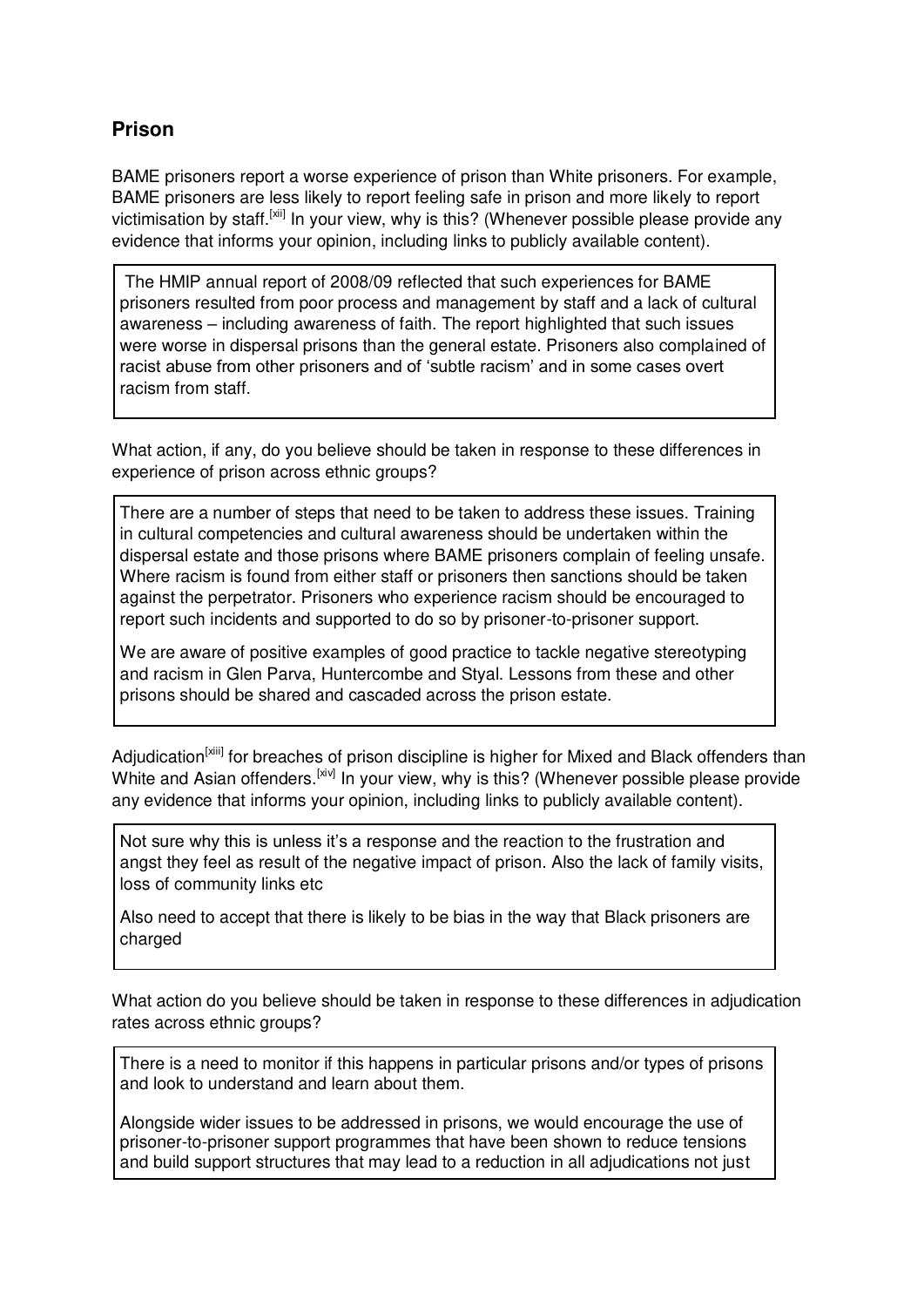for BAME prisoners.

### **Rehabilitation**

On average, Black offenders are more likely to reoffend than other ethnic groups.<sup>[xv]</sup> White offenders are the group second-most likely to reoffend. In your view, what explains this? (Whenever possible please provide any evidence informing your opinion, including links to publically available content).

Re-offending by any group is likely to occur a) from a custodial sentence and b) if effective resettlement has not been out in place including *Through the Gate* provision including continuity of care to address any needs an individual may have. Key elements are identified by the reducing re-offending pathways. There is some evidence that black offenders receive longer prison sentences and the Social Exclusion Unit report Reducing re-offending by ex-prisoners (2002) found that they received less family visits during their sentence. Both these factors are likely to lead to a loss of family and community ties which are key element of resettlement.

A 2005 Nacro study (Integrated Resettlement: Putting the pieces together) found that black prisoners were less likely to seek out resettlement services based in prisons. The report also found that where black prisoners experienced problems such as drug or alcohol dependency, family breakdown or poverty, their impact is further compounded by racism in its various forms which will intensify the difficulties they face in being resettled upon release. For example, while homelessness is a problem for many groups, a disproportionate number of black households figure in the homelessness registers of local authorities and historically discrimination against black people has played a part in the allocation of housing stock. The result is that black offenders can end up being excluded and marginalised from mainstream society at a vulnerable time in their lives.

Black prisoners should help in the design and delivery of prison-based resettlement services that meet their needs. Where they express a choice they should be referred to VCSE organisations with clear recognition of BAME needs on release.

Where a prisoner experiences a mental health problem then continuity of care between prison and community is crucial. Although data for ethnicity, mental health and contact with criminal justice is not triangulated, given the disproportionate contact with the CJS, higher levels of psychiatric morbidity and the CJS frequently being the route into mental health services it is reasonable to suppose that Black prisoners would be represented on the caseloads of prison mental health teams. However the Centre for Mental Health has concluded that "there is some limited evidence to suggest that black and other BME prisoners are underrepresented" on such caseloads (Briefing 39: Mental health care and the criminal justice system 2011). It is also reasonable to suppose that, if black prisoners with mental health needs are not identified in the first place then effective resettlement that addresses continuity of care will not be put in place.

White offenders have the highest number of re-offences per re-offender, followed by Black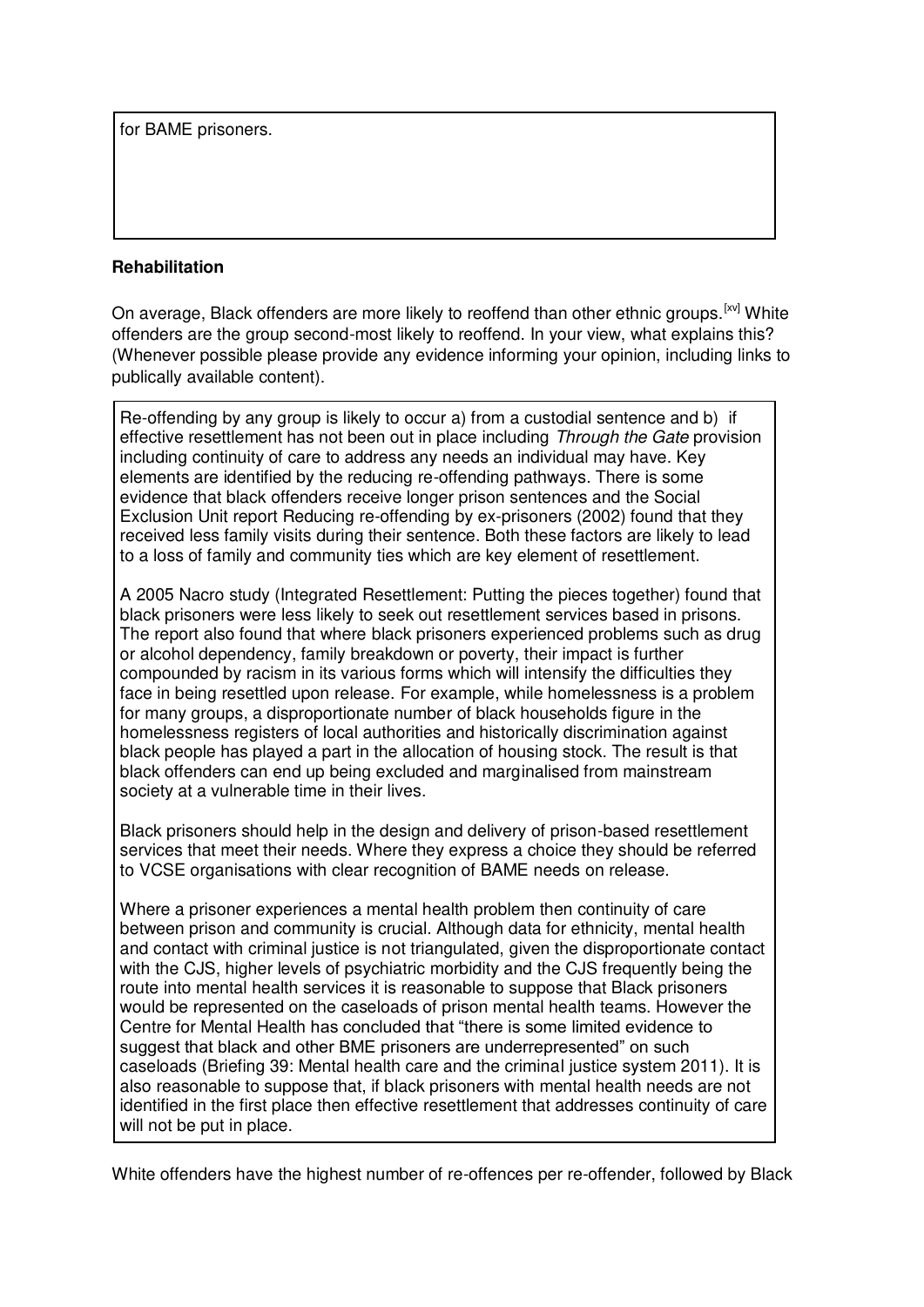offenders. In your view, what explains this?<sup>[xvi]</sup> (Whenever possible please provide any evidence informing your opinion, including links to publicly available content).

We believe this needs detailed research.

What action do you believe should be taken in response to these different reoffending rates?

Exploration of what is and isn't working in resettlement services is required.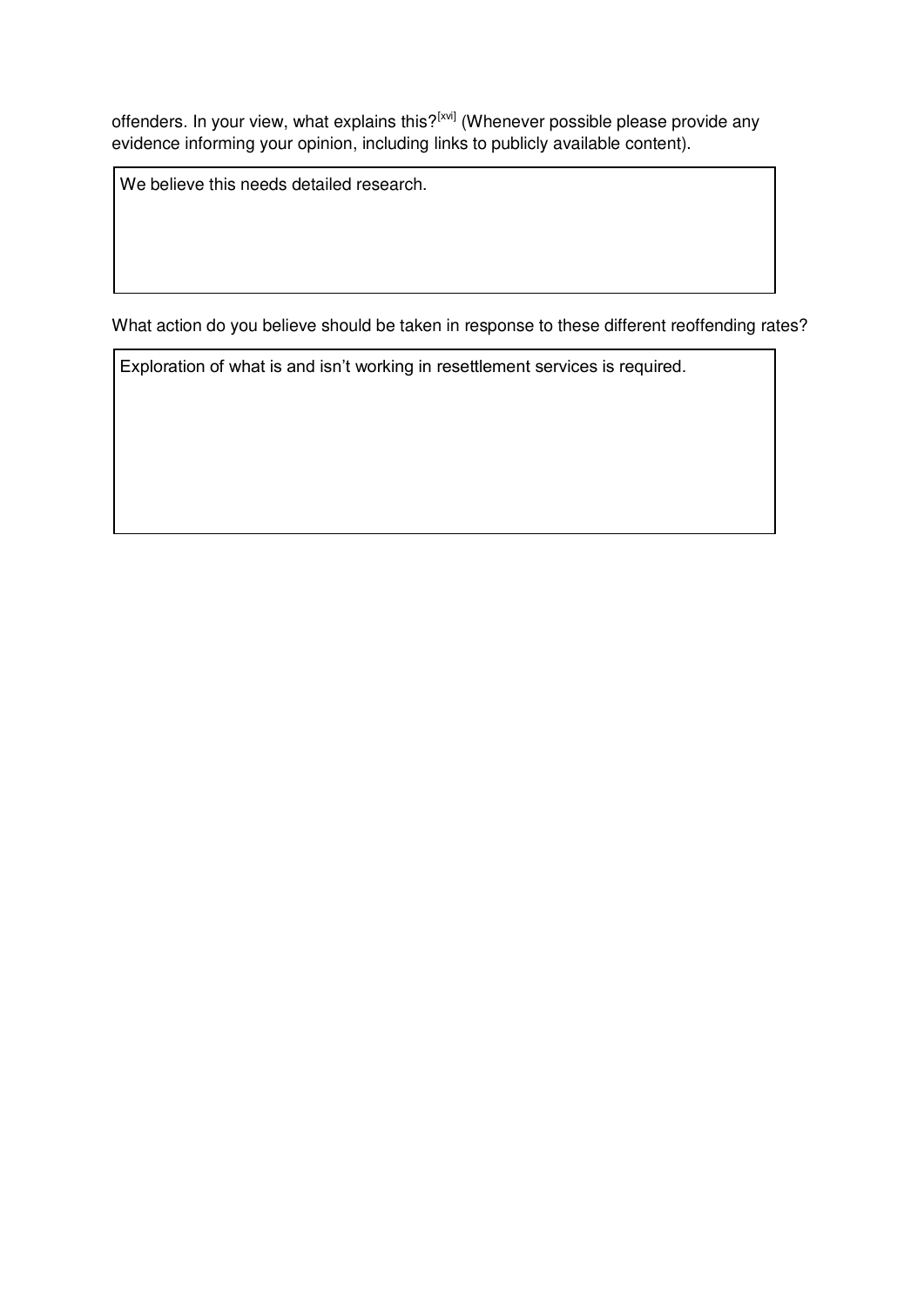## **Youth Justice**

According to official figures, young people from BAME backgrounds are more likely than average to be prosecuted.<sup>[xvii]</sup> In your view, why is this? (Whenever possible please provide the evidence that informs your opinion, including links to publicly available content).

Nacro feels that Baroness Lola Young's Review (ref) has adequately addressed and detailed findings, conclusions, recommendations and next steps for the majority of this section. We do not feel that we can add anything extra to the first 4 questions in this section. However, through our work on Beyond Youth Custody (BYC) we will consider key issues relating to resettlement to reduce re-offending.

What action, if any, do you believe should be taken in response to these higher prosecution rates?

Many of the same issues that arise for adults are also applicable to young people. again these are likely to be both complex and multi-faceted and include:

- Stop and search is disproportionately used against Black people bringing them into initial contact with the people who, in turn, see them as more likely to offend casing a cycle that leads to subsequent arrest, charge and prosecution;
- Access to legal advice;
- System=mic levels of access;
- Support and interactions with the police
- Bias in the CJS process;
- Inadequate resettlement from previous custodial sentences (see later answer) which does not address and prevent re-offending.

What is different is that any approach to deal with these issues must be delivered in a way that works for young people and be age appropriate.

BAME and Muslim male young offenders report more negative perceptions of their relationships with prison staff than White male young offenders. This includes a higher proportion reporting having been victimised by staff or restrained.<sup>[xviii]</sup> In your view, what explains this? (Whenever possible please provide the evidence that informs your opinion, including links to publicly available content).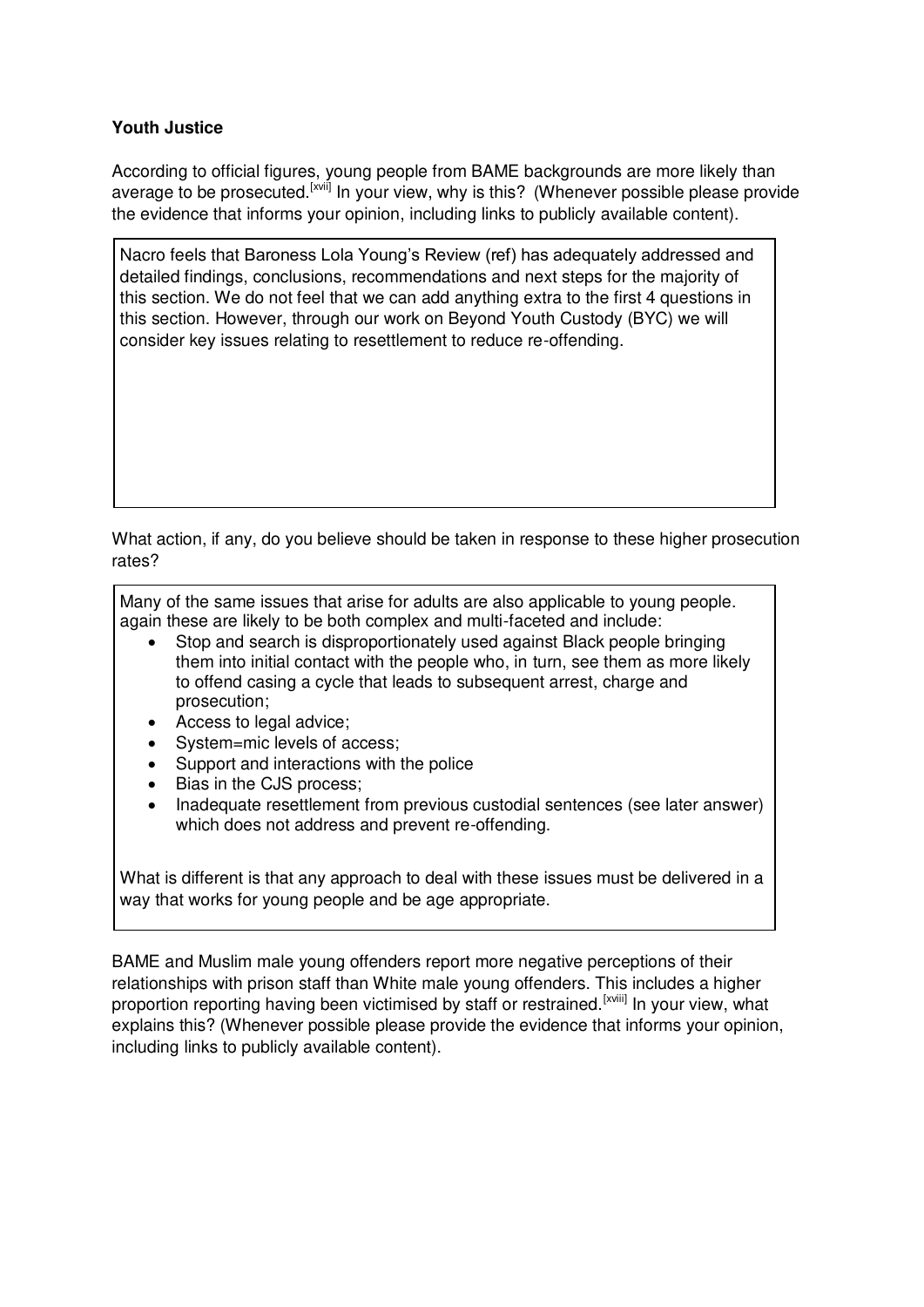Again we would have concerns about poor process and management by staff and a lack of cultural awareness – including awareness of faith – as well 'subtle racism' and in some cases overt racism from staff.

What action, if any, do you believe should be taken in response to these reports from BAME and Muslim young offenders?

There are a number of steps that need to be taken to address these issues. Training in cultural competencies and cultural awareness should be undertaken within the dispersal estate and those prisons where BAME prisoners complain of feeling unsafe. Where racism is found from either staff or prisoners then sanctions should be taken against the perpetrator. Prisoners who experience racism should be encouraged to report such incidents and supported to do so by prisoner-to-prisoner support.

We are aware of positive examples of good practice to tackle negative stereotyping and racism in Glen Parva, Huntercombe and Styal. Lessons from these and other prisons should be shared and cascaded across the prison estate.

Figures show that Black young offenders are more likely to reoffend than White young offenders.<sup>[xix]</sup> In your view, why is this case? (Whenever possible please provide the evidence that informs your opinion, including links to publicly available content).

Nacro's Beyond Youth Custody (BYC) programme<sup>1</sup> has produced extensive research into the effective resettlement of young people leaving custody. Building upon the Young Review<sup>2</sup>, BYC's recently released practitioner's guide - 'Ethnicity, Faith and Culture in Resettlement' - took a slightly broader focus to include Black, Asian and Minority Ethnic (BAME) young people and the role of faith in resettlement. Disparities in criminal justice pathways (particularly experiences within custody and access to rehabilitative opportunities) result in poor outcomes for BAME young people.

<u>.</u>

 $^1$  Beyond Youth Custody (BYC) is one of three England-wide learning and awareness projects funded under the Big Lottery Fund's Youth in Focus (YIF) programme, which aims to support vulnerable young people through changes in their lives. BYC has been designed to challenge, advance, and promote better thinking in policy and practice for the effective resettlement of young people. BYC brings together Nacro, with three research and evaluation partners, ARCS (UK), and Salford and Bedfordshire universities. Please see <http://www.beyondyouthcustody.net/>

<sup>&</sup>lt;sup>2</sup> Young, L. (2014) Improving outcomes for young black and/or Muslim men in the criminal justice system, London: Barrow Cadbury Trust.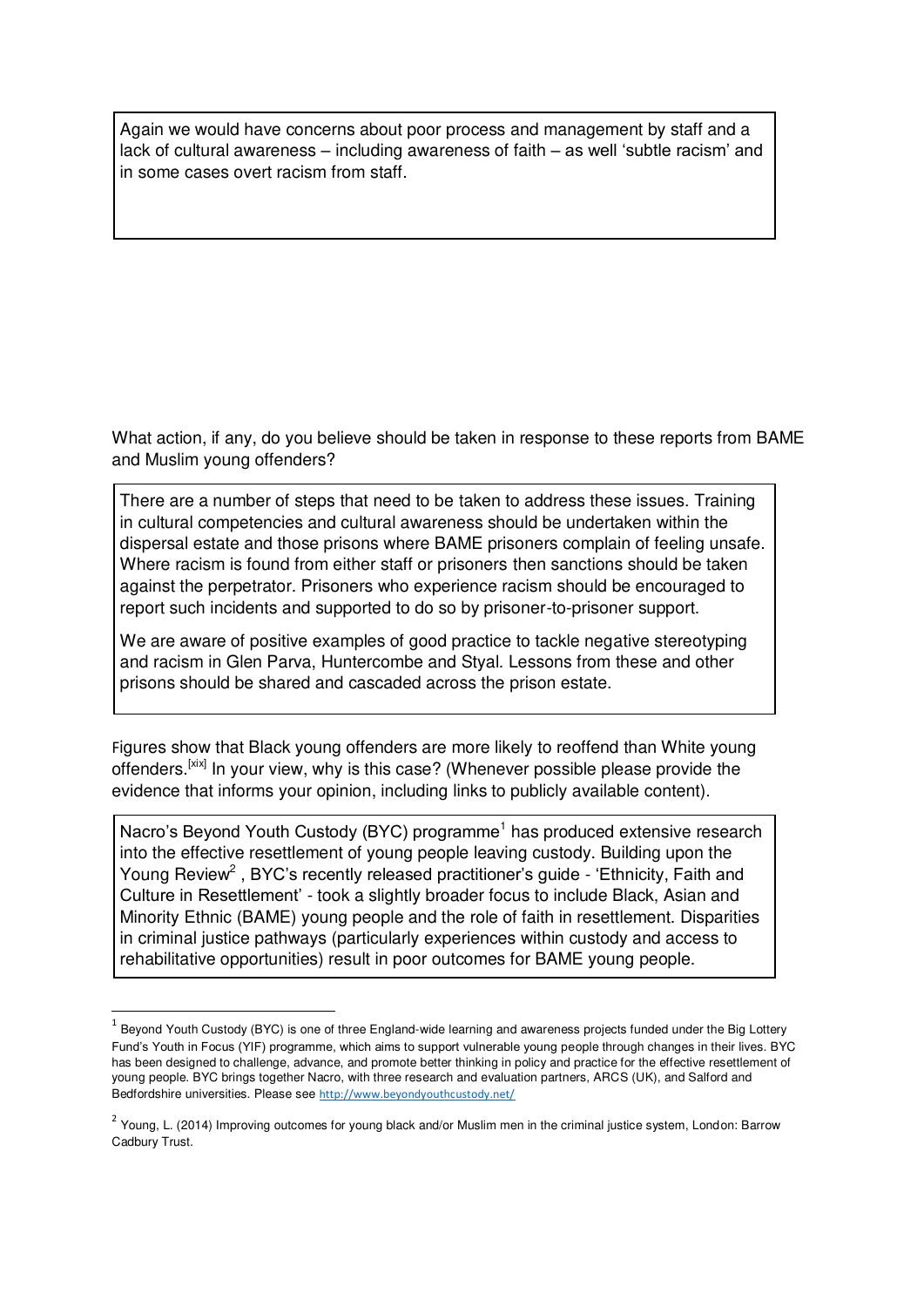Acknowledging this, BYC's research identifies what can be done to improve outcomes for BAME young people leaving custody by adopting more culturally responsive resettlement practices.

Differential levels of social disadvantage mean that BAME young people frequently need greater resettlement support, especially around education, training and employment. Yet poor experiences of social institutions (such as school, the care system, the police and prison) mean that BAME young people are unlikely to trust in, or engage with, statutory services. They may need advocacy to help them access effective support, and are also likely to need help to develop positive coping skills to manage the prejudice and discrimination that some individuals, policies and structures may inflict upon them.

To be effective and have a better chance of reducing reoffending, all resettlement interventions must be holistic and responsive to each young person's individual needs. For BAME young people, this includes considering the ways in which individual, cultural, procedural and structural factors mesh to impact upon engagement and outcomes. It is important to acknowledge the below:

• BAME young people face particularly high levels of victimisation and exposure to crime, making them feel extremely vulnerable in their own communities. It is crucial to listen to their experiences and support them in developing positive coping strategies.

• Prejudice and discrimination harm BAME young people's self-identity and impede resettlement because desistance is dependent upon an individual's perception of their future role in society.

• Desistance is a long-term process requiring support to develop positive identity and self-belief (rather than focusing solely on offending behaviour). It is important to be realistic about the real challenges in resettlement: encouraging young people to see any 'backsliding' as a temporary setback rather than as evidence of their intractable 'offending nature'.

• Even among people who share specific 'protected characteristics', there is a great deal of diversity. For example, as the Young Review describes: "Young Black and/or Muslim men are far from a homogenous group and the intersection of ethnicity, faith, culture and age makes these social identities multi-faceted and shifting." Intersectionality refers to how characteristics combine in a way that may lead to discrimination because of that specific identity<sup>3</sup>.

• Different aspects of identity interact and result in a huge diversity of support needs. Staff must feel confident to ask questions sensitively and work with each individual to explore their backgrounds and how they impact on what package of support is needed. Young people's communication and learning styles; social support; levels of confidence also need to be considered, meaning listening to young people and involving them in their own support planning.

It is important that service users feel confident their ethnicity, faith and cultural experiences are understood and accepted. Those who share similar backgrounds to

-

<sup>3</sup> Wright, S. McAteer, L and Francis, V (2015) Recognising diversity in resettlement. Beyond Youth Custody/ Nacro. London. <http://www.beyondyouthcustody.net/wp-content/uploads/Recognising-diversity-in-resettlement-a-practitioners-guide.pdf>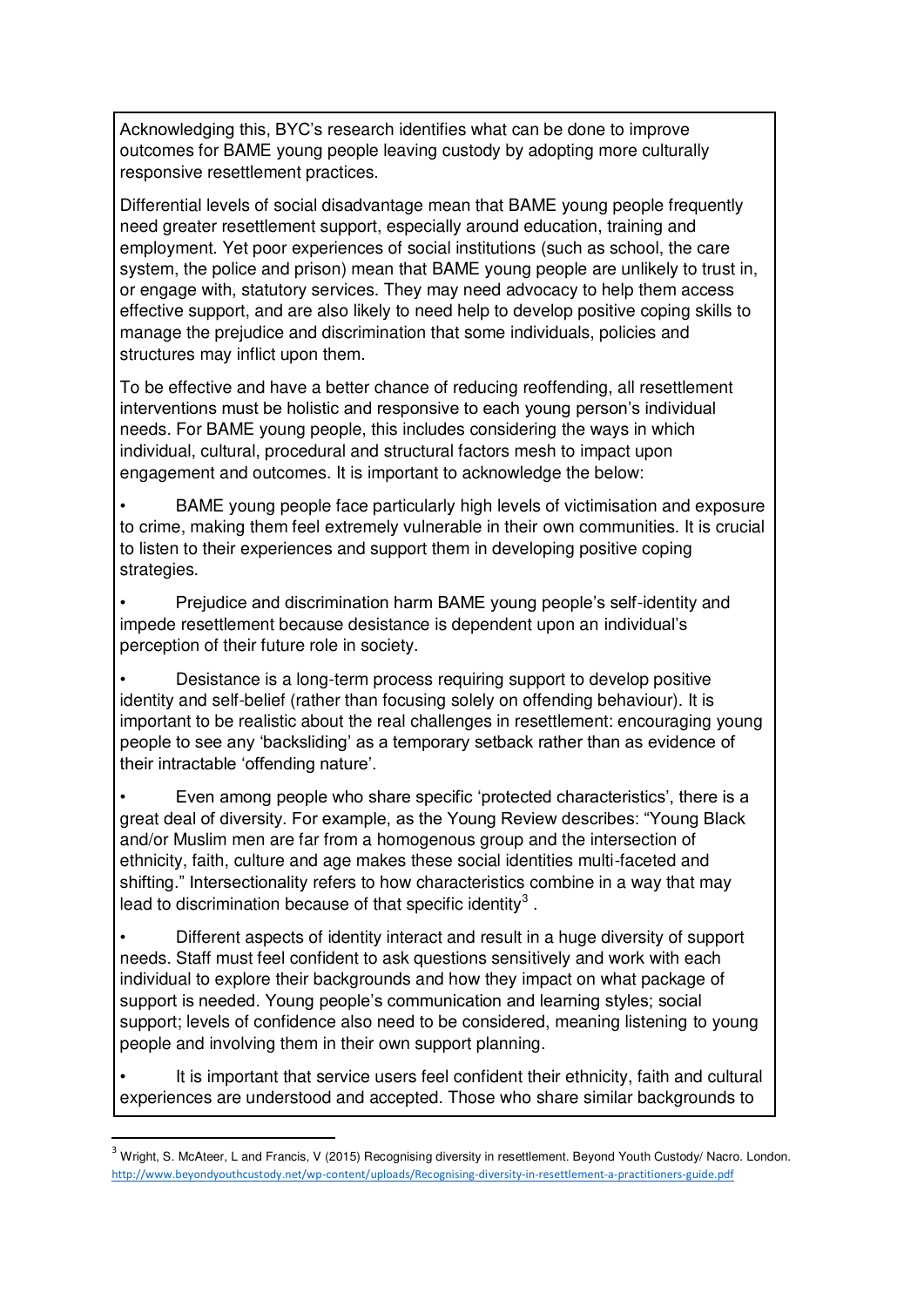custody leavers can provide helpful insight for young people. The role of ex-service users should not be limited to volunteering as mentors, their participation in service design and decision making is invaluable.

In summary, for interventions to be effective, they need to be responsive to each individual young persons needs, acknowledging that ethnicity is intersected by many other characteristics.

For further information about Beyond Youth Custody and to access publications, please visit<http://www.beyondyouthcustody.net/>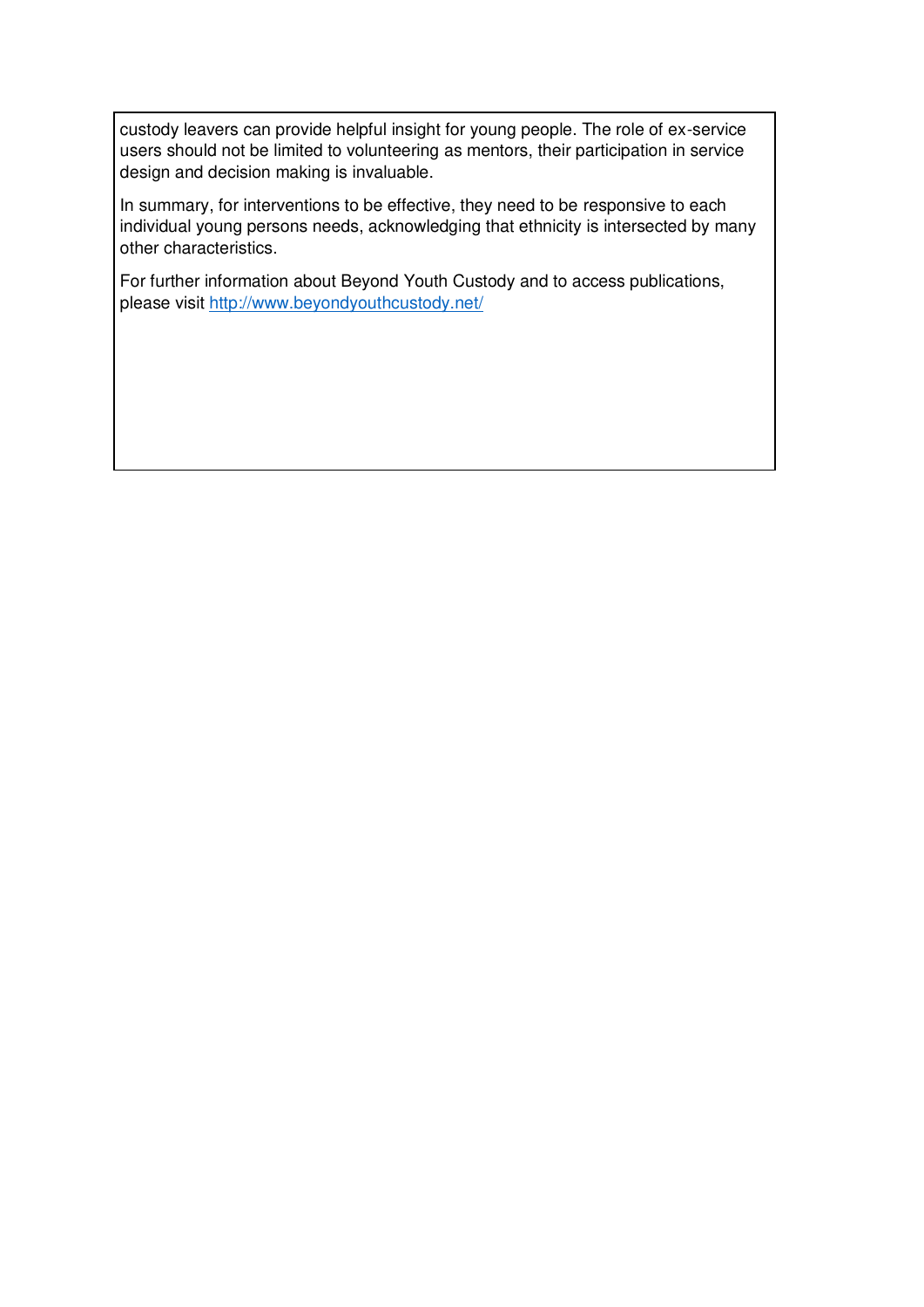## **Staff Diversity**

To what extent do you believe the ethnic diversity of staff working in the CJS, including lawyers, judges, and professionals working in prisons and offender management services, has a bearing on outcomes for BAME defendants/offenders? (Whenever possible please provide any evidence that informs your opinion, including links to publicly available content).

Services should reflect the communities they serve. This is no different for CJS services and agencies as it is for any other. For many BAME people the fact that many CJS agencies lack ethnic diversity further reinforces the perception that such agencies do not 'serve' them and the communities they come from leading to lack of confidence and trust that they will be dealt with fairly.

It is also an aspect that many agencies also identify and have taken steps to address although in many cases this has not been successful. Lack of diversity is also apparent not only across the workforce but in senior positions.

If you regard the ethnic diversity of staff working in the CJS as important to outcomes for BAME defendants/offenders, what more could be done on this issue?

This is an issue that needs to be addressed by all agencies to recruit and promote people from minority ethnic communities to reflect the general population and local communities. this includes taking steps to make them attractive to and a career opportunity for people from BAME communities by tackling any last vestiges of institutional racism that was identified in the police by the McPherson Report and in the prison service by the Director General, Martin Narey.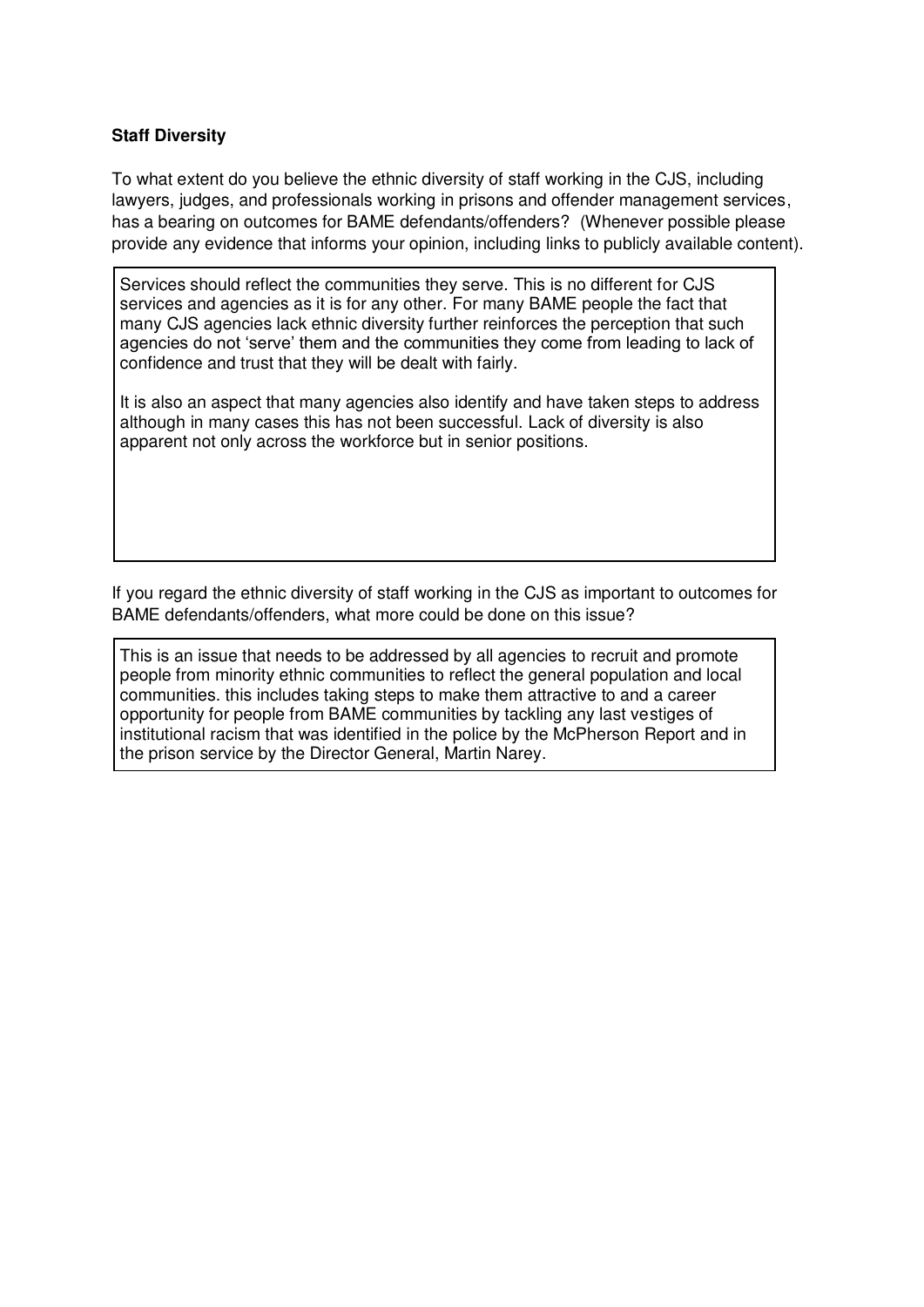## **Data**

In your view, is the collection of data on BAME outcomes in the CJS sufficient and consistent? If not, what are the principle gaps? What might be done differently?

It should be recognised that the criminal justice system is better than many other areas of public life in collecting and collating data. For example, the CJS provides better and more consistent demographic data – including on ethnicity – than the health. However, there is a difference in collecting data and ensuring that the data is 'fit for purpose' and meets the needs of policy makers and commissioners of services. There have been consistent calls from regulatory bodies such as HMIP to collect data that would help understand the nature and extent of inequalities more fully. Despite these calls there is still a lack of data and breadth of high-quality studies that address the combination of, for example, ethnicity, experiencing mental health problems, and contact with the CJS. The failure to triangulate such data fields (and there are others we could have picked) means that assumptions need to be made for an area that has been highlighted as potentially complex and requiring attention in a number of reports. One key and crucial consequence of this failure to triangulate data is that the same gaps apply when looking at measures to deal with possible inequalities.

Nacro believes that data collection should be structured in such a way in all parts of the CJS that allows the relationship between different variables – in the case we quote above, between ethnicity, mental health need and criminal justice contact – to be accurately assessed both on a day-to-day basis but also to understand trends over time. Given the disproportionate contact with the CJS, higher levels of psychiatric morbidity and the CJS frequently being the route into mental health services, the development and collection of a relevant minimum data set should be a clear priority. Unless this is achieved, the current position, which at best means the real level of inequality is unknown and at worst means that many vulnerable individuals are suffering a level of discrimination that would not be acceptable in any other field of public service, will continue.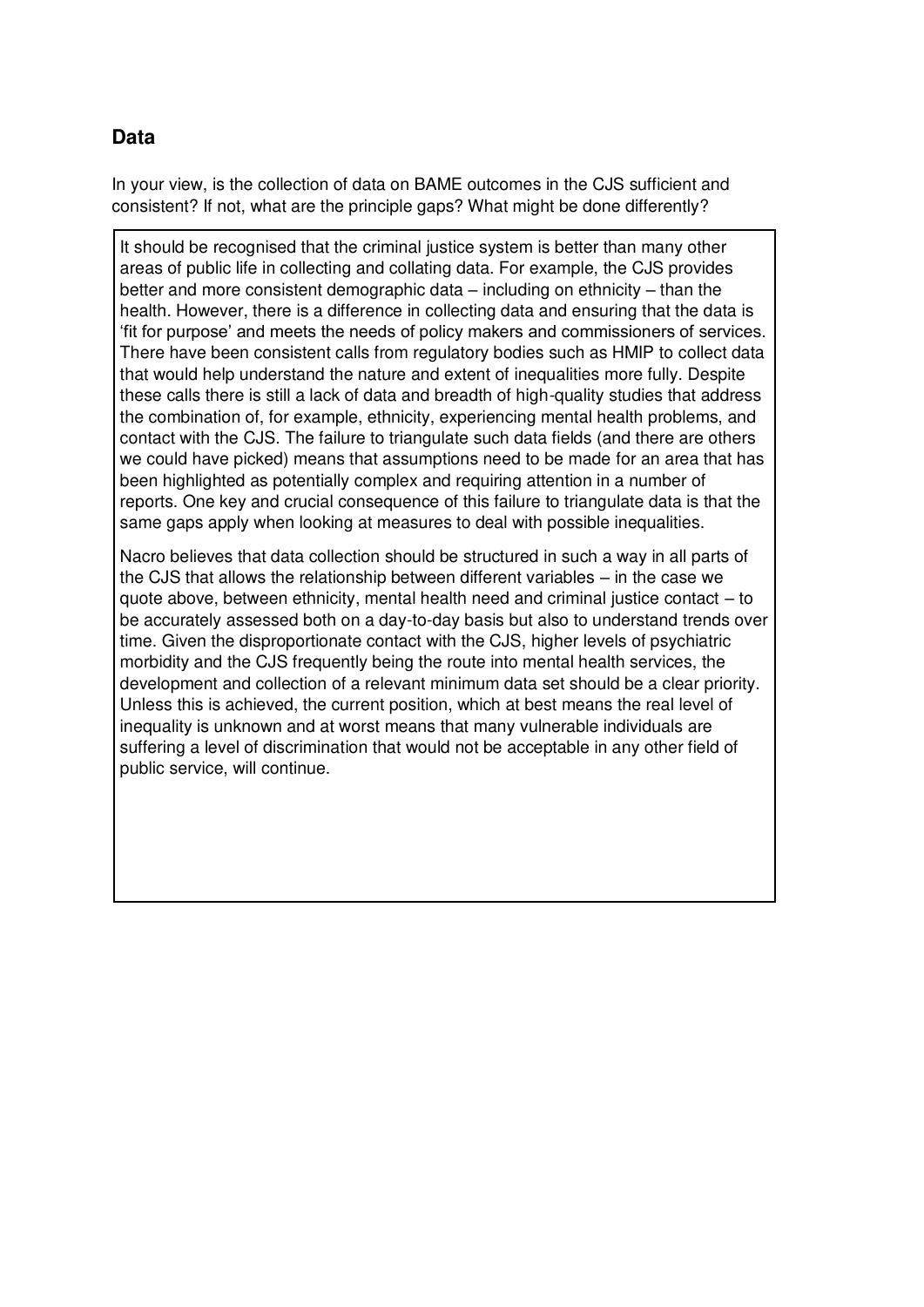## **General**

What examples are there of good practice – in the UK or abroad – that different parts of the CJS could learn from, to address the over-representation of BAME individuals? (Whenever possible please provide any evidence that informs your opinion, including links to publicly available content).

We think that there are a number of good practice examples that can be identified at different stages of the criminal justice and youth justice systems. These include:

- Early intervention to address and highlight vulnerabilities at an early point as evidenced by the L & D programme
- Peer support models promoted by Nilaari, Plias, Nacro, Anawin
- Engaging and supporting people into services as promoted by the L & D programme
- Positive examples to tackle negative stereotyping and racism in Glen Parva, Huntercombe and Styal.
- Prisoner to prisoner support developed and supported by the Irish Red Cross <https://www.redcross.ie/CBHFA>
- effective resettlement developed by Nacro including a bespoke Resettlement Advice Service

What more can be done to stimulate innovation and high performance from within the CJS where the treatment of BAME individuals is concerned?

Nacro acknowledges that this is an area of very real concern in the justice system. As such we welcome this review and *call for evidence* and would be very willing to work on any aspect to find solutions and take forward positive recommendations. We believe that there is a willingness and desire to address these concerns. We worked with the Race Equality Foundation and Mental Health Providers Forum looking at concerns of over-representation of people from BAME communities with mental health problems in contact with the criminal justice system. a conference we organised was over-subscribed within a week of advertising it with people wanting to debate positive solutions rather than reflecting on issues.

Is there anything else that you regard as important to the over-representation of BAME groups in the CJS that has not been covered in your answers so far? (Whenever possible please provide evidence, including links to publicly available content).

We would again make the point that the justice system and issues affecting people from BAME communities disproportionally needs to be seen as a whole and not broken into separate parts. Actions and decisions taken in one part are compounded at subsequent stages and, as such, solutions need to be developed st this macro level.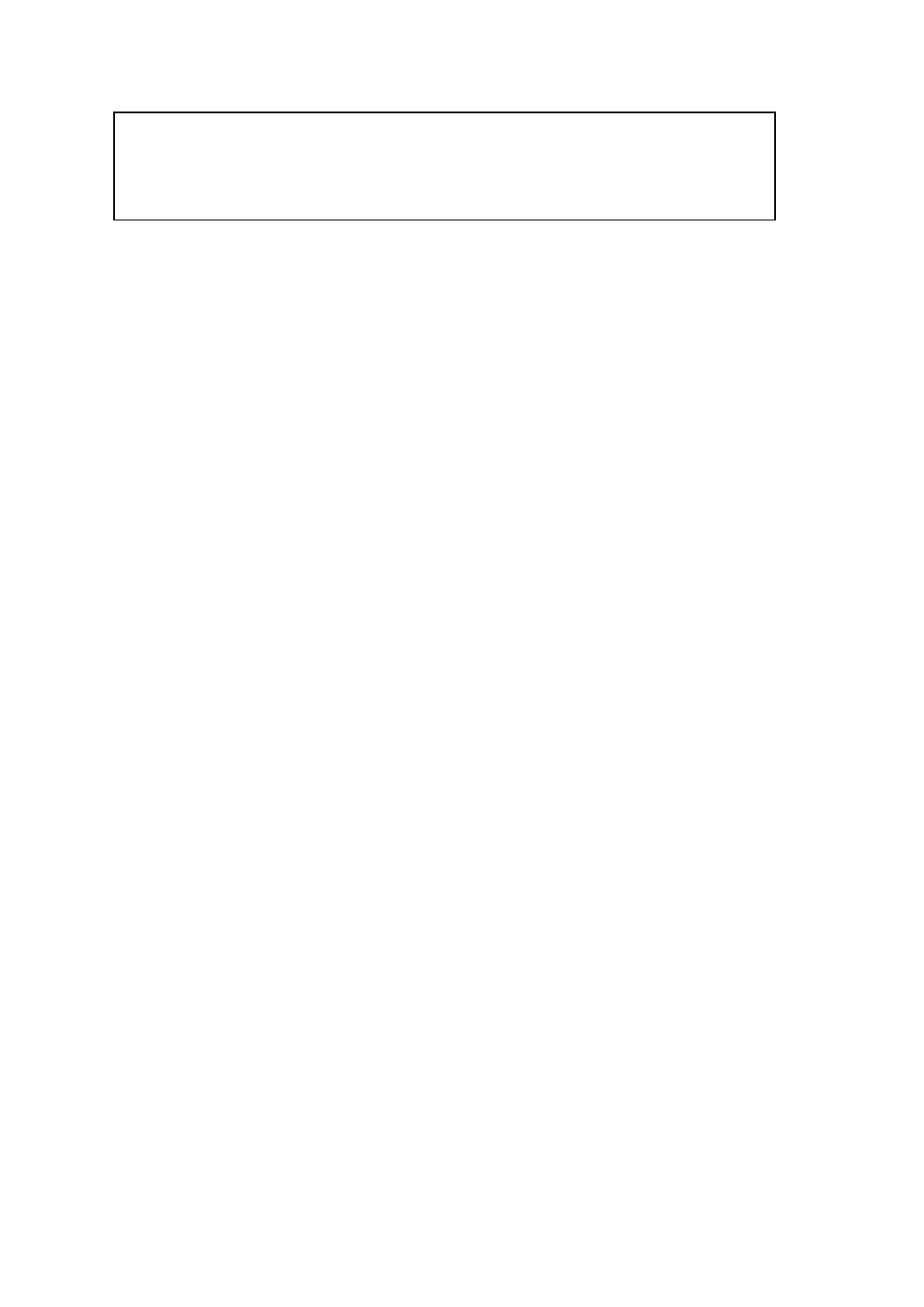[i] Legal help is a form of legal aid.

<u>.</u>

[ii] 'The proportion of legal help clients who are from a BAME background is larger than in the general population.

– *Legal Aid Statistics in England and Wales, January to March 2015, Ministry of Justice Statistics bulletin*, available at https://www.gov.uk/government/uploads/system/uploads/attachment\_data/file/438013/legalaid-statistics-bulletin-jan-to-mar-2015.pdf

[Note: this figure includes immigration controlled legal representation work].

[iii] 'BME defendants are consistently more likely than White defendants to plead not guilty to charges' - 'Are Juries Fair?', Ministry of Justice (2010), available at

[https://www.justice.gov.uk/downloads/publications/research-and-analysis/moj-research/are-juries-fair](https://www.justice.gov.uk/downloads/publications/research-and-analysis/moj-research/are-juries-fair-research.pdf)[research.pdf](https://www.justice.gov.uk/downloads/publications/research-and-analysis/moj-research/are-juries-fair-research.pdf)

[Note: this figure controls for offence types].

[iv] 'Defendants from BAME groups were more frequently remanded in custody compared with White defendants relative to their distribution in the population, and for the Black and Mixed groups to a greater extent than they were proportionally more likely to be prosecuted. For example, Black individuals accounted for 3% of the total population of England and Wales, 10% of defendants tried at the Crown Court and 13% of defendants remanded in custody at the Crown Court.'

– Statistics on Race and the Criminal Justice System 2014, Ministry of Justice, (2015), available at https://www.gov.uk/government/uploads/system/uploads/attachment\_data/file/480250/bulletin.pdf

[Note: this figure does not control for differences between ethnic groups in the type or seriousness of the offences committed, or previous criminal history].

[v] 'Among those remanded in custody, all ethnic groups were most likely to have later received a custodial sentence. However, White and C&O defendants remanded in custody at the Crown Court were more likely (72%-75%) to have later received a custodial sentence than Black, Asian and Mixed defendants (66%-69%). Defendants from BAME groups remanded in custody were more likely to be acquitted or not tried later (14%- 17%) than White defendants (11%).'

– *Statistics on Race and the Criminal Justice System 2014*, Ministry of Justice, (2015), available at https://www.gov.uk/government/uploads/system/uploads/attachment\_data/file/480250/bulletin.pdf

[Note: this figure does not control for differences between ethnic groups in the type or seriousness of the offences committed, or previous criminal history].

<sup>[vi]</sup> Relative to the population, the Black adults have the highest rate of prosecutions. The rate of prosecutions for Black adults is 3 times higher than for the White and Asian adults.

– *Statistics on Race and the Criminal Justice System 2014*, Ministry of Justice, (2015), available at https://www.gov.uk/government/uploads/system/uploads/attachment\_data/file/480250/bulletin.pdf [Note: this figure does not control for differences between ethnic groups in the type or seriousness of the offences committed, or previous criminal history].

[vii] 'Black people have the lowest rate of cautions as a percentage of arrests at 16%. This compares to White people at 24%, Asian people at 20% and people categorised as 'Other' at 26%'.

– https://www.gov.uk/government/uploads/system/uploads/attachment\_data/file/217353/out-of-courtdisposals-june2011.pdf

[Note: This figure does not control for the type and seriousness of the offence, the preparedness of the individual to admit guilt or whether the police regard the offender as showing remorse].

[viii] 'Jurv verdicts showed only small differences based on defendant ethnicity. White and Asian defendants both had a 63% jury conviction rate; Black defendants had a 67% jury conviction rate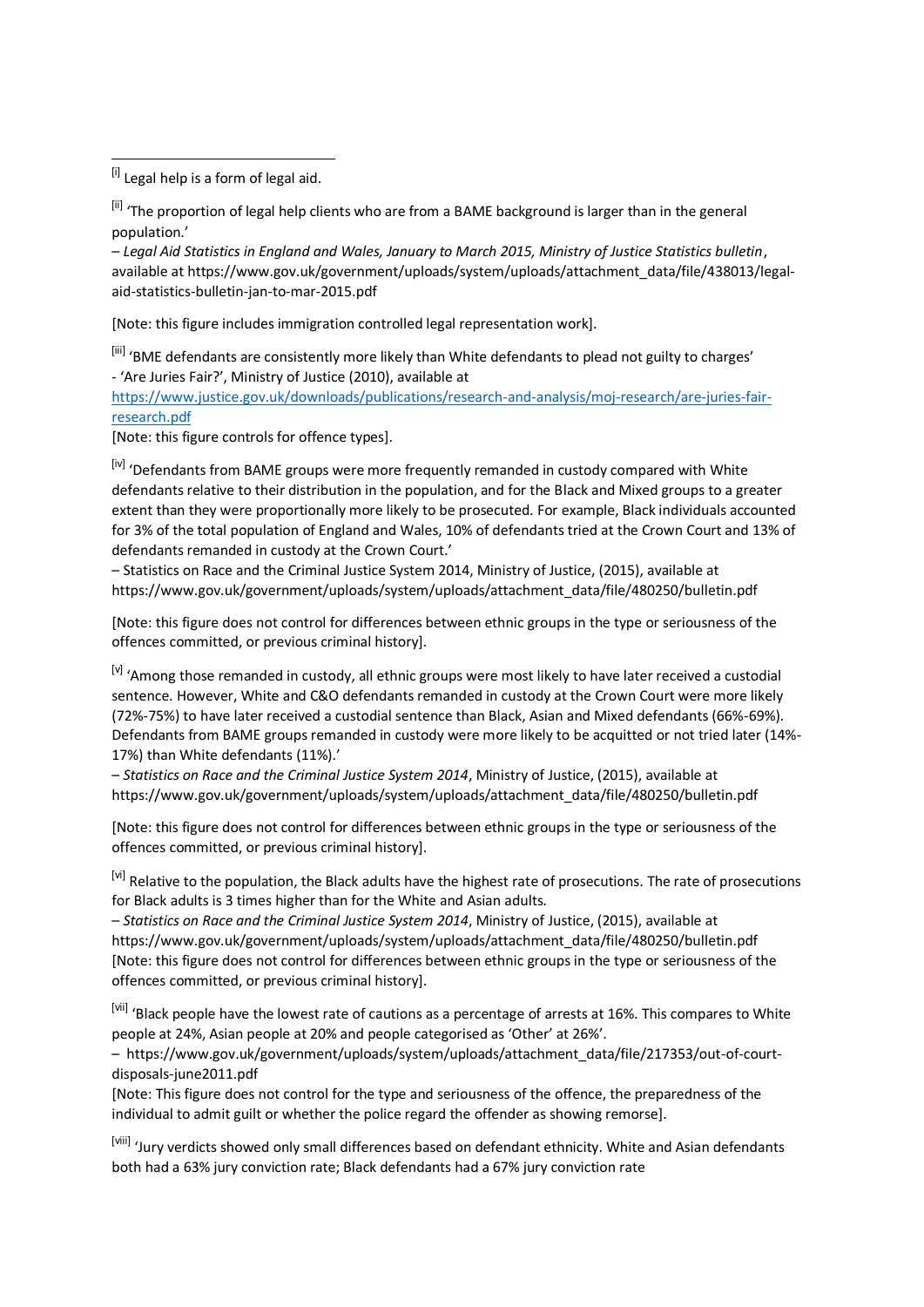- 'Are Juries Fair?', Ministry of Justice (2010), available at

<u>.</u>

[https://www.justice.gov.uk/downloads/publications/research-and-analysis/moj-research/are-juries-fair](https://www.justice.gov.uk/downloads/publications/research-and-analysis/moj-research/are-juries-fair-research.pdf)[research.pdf](https://www.justice.gov.uk/downloads/publications/research-and-analysis/moj-research/are-juries-fair-research.pdf) 

[Note: unlike government figures, which show that White defendants are more likely to be found guilty, this study focuses on defendants who plead 'not guilty' and therefore faced a jury.

Note: this figure does not control for differences between ethnic groups in the type or seriousness of the offences committed, although other figures in the study do this].

[ix] 'In 2014 offenders from the White ethnic group had ... a higher proportion of PSRs recommending community sentences (73%) compared with offenders from BAME groups (67%-69%)'. – Statistics on Race and the Criminal Justice System 2014, Ministry of Justice, (2015), available at https://www.gov.uk/government/uploads/system/uploads/attachment\_data/file/480250/bulletin.pdf

[Note: this figure does not control for differences between ethnic groups in the type or seriousness of the offences committed, or previous criminal history].

[x] 'In 2014 offenders from the White ethnic group had a lower proportion of PSRs recommending a suspended sentence (18%) compared with offenders from BAME groups (21%-22%)'.

– Statistics on Race and the Criminal Justice System 2014, Ministry of Justice, (2015), available at https://www.gov.uk/government/uploads/system/uploads/attachment\_data/file/480250/bulletin.pdf

[Note: this figure does not control for differences between ethnic groups in the type or seriousness of the offences committed, or previous criminal history].

[xi] 'Being recorded by a police officer as coming from a Black, Asian, or Minority Ethnic (BAME) background was independently associated with approximately 39% higher odds of being sentenced to prison, than offenders who were recorded by police officers as coming from a White ethnic background' - *Associations between police-recorded ethnic background and being sentenced to prison in England and Wales*, Ministry of Justice (2015)

[Note: this study controlled for factors such as the offence committed and the existence of previous cautions or convictions, but not for other factors such as whether a guilty plea was entered or the existence of aggravating or mitigating factors].

[xii] 'Over a quarter (27%) of adult male prisoners in our survey were black or minority ethnic and they were more negative than white prisoners about many areas of prison life. Fewer said they felt safe on their first night at the prison or at the time they completed the survey, or had a member of staff they could turn to for help, and more said they had been victimized by staff.'

– HM Chief Inspector of Prisons for England and Wales Annual Report 2014-15, available at http://www.justiceinspectorates.gov.uk/hmiprisons/wp-content/uploads/sites/4/2015/07/HMIP-AR\_2014- 15\_TSO\_Final1.pdf

[Note: this figure does not control for differences between ethnic groups in the type or seriousness of the offences committed].

[xiii] When prisoners are charged with an offence against prison discipline a hearing then takes place, known as 'adjudication'.

[xiv] Mixed ethnicity offenders have consistently had the highest rates of adjudication (169 per hundred prisoners in 2014), followed by Black (126 per hundred prisoners), White (105 per hundred prisoners) and Asian offenders (70 per hundred prisoners).

– *Statistics on Race and the Criminal Justice System 2014*, Ministry of Justice, (2015), available at https://www.gov.uk/government/uploads/system/uploads/attachment\_data/file/480250/bulletin.pdf

[xv] 'Black offenders have the highest re-offending rates at 29.8%, followed by White, Asian and Other offenders.'